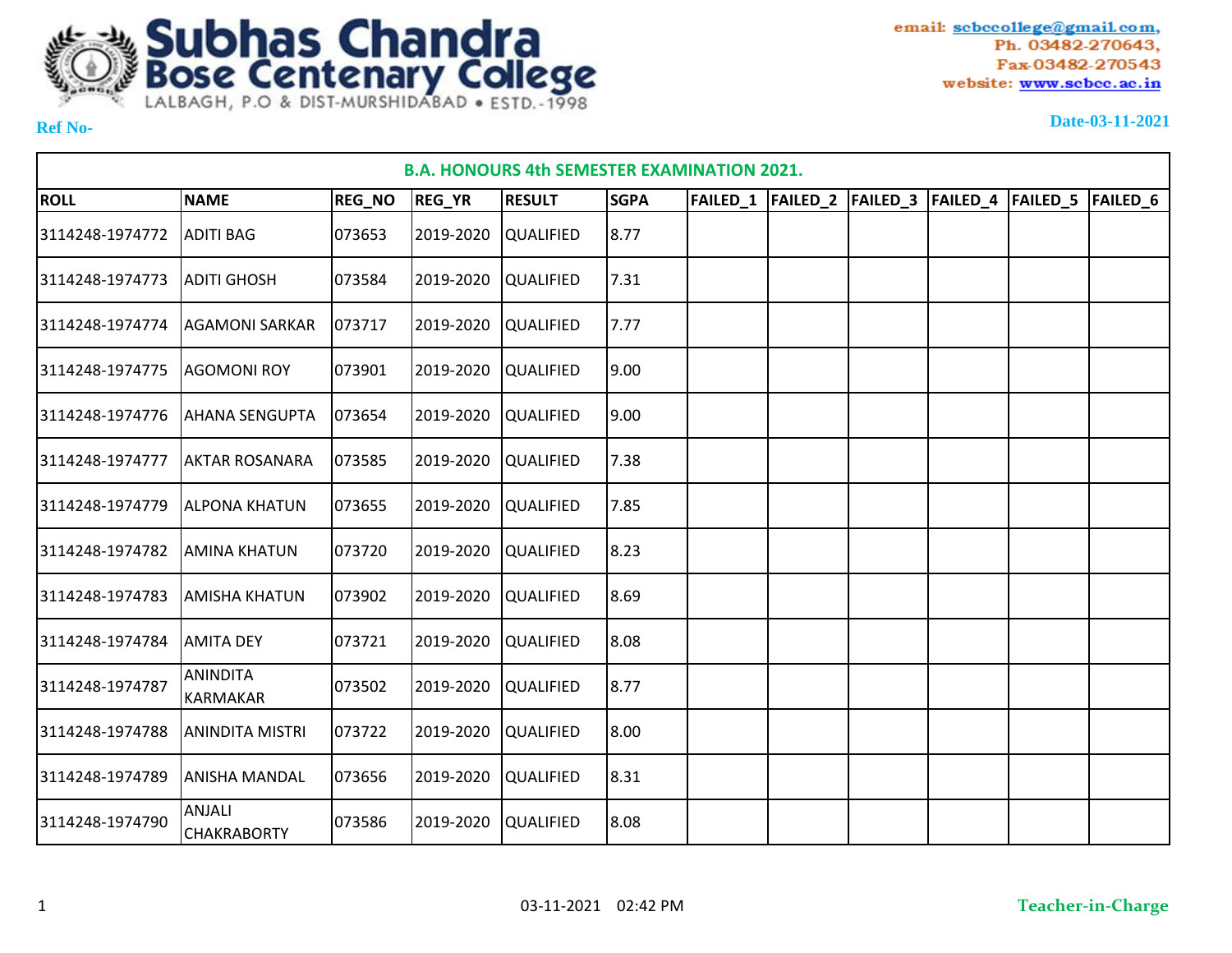

| 3114248-1974791 | <b>ANKITA GHOSH</b>    | 073657 | 2019-2020 | <b>QUALIFIED</b> | 8.23  |  |  |  |
|-----------------|------------------------|--------|-----------|------------------|-------|--|--|--|
| 3114248-1974792 | <b>ANNESHA KHATUN</b>  | 073503 | 2019-2020 | <b>QUALIFIED</b> | 9.00  |  |  |  |
| 3114248-1974793 | <b>ANUSHOYA SAHA</b>   | 073405 | 2019-2020 | <b>QUALIFIED</b> | 8.23  |  |  |  |
| 3114248-1974794 | <b>ANUSHRI PAUL</b>    | 073406 | 2019-2020 | <b>QUALIFIED</b> | 8.23  |  |  |  |
| 3114248-1974795 | <b>ANUSRI GHOSH</b>    | 073844 | 2019-2020 | <b>QUALIFIED</b> | 8.23  |  |  |  |
| 3114248-1974796 | <b>ANUSRI NANDI</b>    | 073407 | 2019-2020 | <b>QUALIFIED</b> | 8.46  |  |  |  |
| 3114248-1974797 | <b>ARINA KHATUN</b>    | 073658 | 2019-2020 | <b>QUALIFIED</b> | 8.23  |  |  |  |
| 3114248-1974798 | <b>ARPITA ROY</b>      | 073794 | 2019-2020 | <b>QUALIFIED</b> | 8.54  |  |  |  |
| 3114248-1974800 | <b>ASHIYA KHATUN</b>   | 073659 | 2019-2020 | <b>QUALIFIED</b> | 8.00  |  |  |  |
| 3114248-1974802 | <b>ASIMA ROY</b>       | 073504 | 2019-2020 | <b>QUALIFIED</b> | 8.77  |  |  |  |
| 3114248-1974803 | <b>ASLIMA KHATUN</b>   | 073661 | 2019-2020 | <b>QUALIFIED</b> | 8.69  |  |  |  |
| 3114248-1974804 | <b>ASMA KHATUN</b>     | 073408 | 2019-2020 | <b>QUALIFIED</b> | 19.00 |  |  |  |
| 3114248-1974805 | <b>AYANTIKA SARKAR</b> | 073587 | 2019-2020 | <b>QUALIFIED</b> | 8.08  |  |  |  |
| 3114248-1974807 | <b>AYESHA KHATUN</b>   | 073409 | 2019-2020 | <b>QUALIFIED</b> | 8.92  |  |  |  |
| 3114248-1974808 | <b>AYESHA KHATUN</b>   | 073905 | 2019-2020 | <b>QUALIFIED</b> | 7.69  |  |  |  |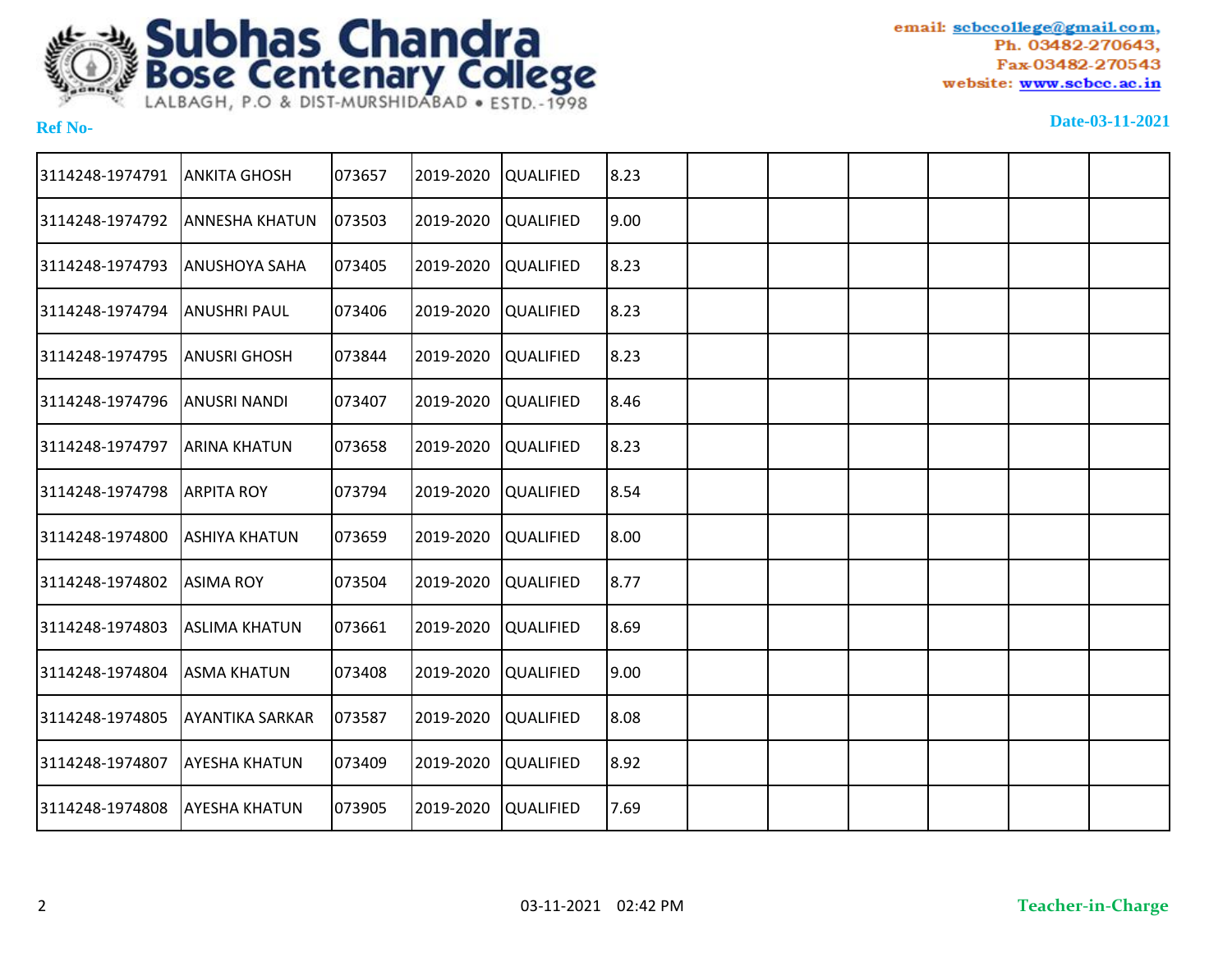

| 3114248-1974809 | AYESHA SIDDIKA                        | 073845 | 2019-2020 | QUALIFIED        | 8.69  |  |  |  |
|-----------------|---------------------------------------|--------|-----------|------------------|-------|--|--|--|
| 3114248-1974810 | <b>AYESHA SULTANA</b>                 | 073410 | 2019-2020 | <b>QUALIFIED</b> | 8.00  |  |  |  |
| 3114248-1974812 | BAISHAKHI MONDAL 073505               |        | 2019-2020 | <b>QUALIFIED</b> | 9.00  |  |  |  |
| 3114248-1974813 | <b>BAISHALI</b><br><b>CHAKRABORTY</b> | 073589 | 2019-2020 | QUALIFIED        | 7.38  |  |  |  |
| 3114248-1974814 | BANASHREE SARKAR 073590               |        | 2019-2020 | QUALIFIED        | 7.85  |  |  |  |
| 3114248-1974815 | <b>BARNALI MONDAL</b>                 | 073906 | 2019-2020 | QUALIFIED        | 8.92  |  |  |  |
| 3114248-1974816 | <b>BARSHA</b><br><b>MAJUMDAR</b>      | 073412 | 2019-2020 | QUALIFIED        | 7.54  |  |  |  |
| 3114248-1974818 | <b>BARSHA MANDAL</b>                  | 073507 | 2019-2020 | QUALIFIED        | 9.00  |  |  |  |
| 3114248-1974819 | BEAUTY MURARI                         | 073723 | 2019-2020 | <b>QUALIFIED</b> | 8.23  |  |  |  |
| 3114248-1974820 | <b>BEBI NASRIN</b><br><b>KHATUN</b>   | 073907 | 2019-2020 | QUALIFIED        | 9.23  |  |  |  |
| 3114248-1974821 | <b>BENOJIR SULTANA</b>                | 073662 | 2019-2020 | QUALIFIED        | 8.23  |  |  |  |
| 3114248-1974822 | <b>BRISTI ROY</b>                     | 073591 | 2019-2020 | QUALIFIED        | 7.15  |  |  |  |
| 3114248-1974824 | <b>CHAINA KHATUN</b>                  | 073413 | 2019-2020 | QUALIFIED        | 8.00  |  |  |  |
| 3114248-1974826 | <b>CHANDANA NANDY</b>                 | 073508 | 2019-2020 | <b>QUALIFIED</b> | 19.00 |  |  |  |
| 3114248-1974827 | CHANDRIMA HOWLI 073592                |        | 2019-2020 | QUALIFIED        | 7.38  |  |  |  |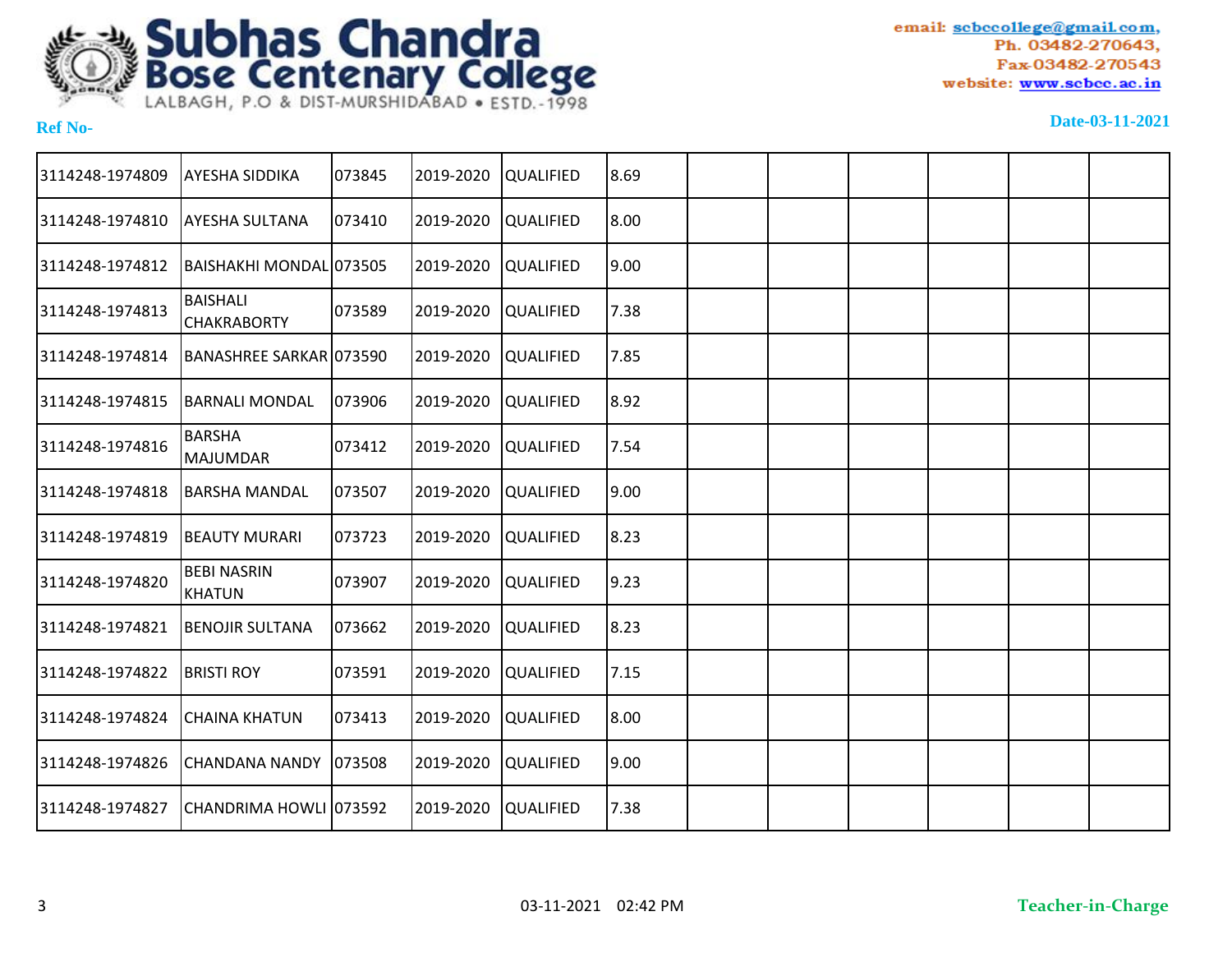

| 3114248-1974828 | <b>CHHANDA ROY</b>     | 073415 | 2019-2020 | QUALIFIED        | 8.23  |  |  |  |
|-----------------|------------------------|--------|-----------|------------------|-------|--|--|--|
| 3114248-1974829 | <b>DEBASHREE DAS</b>   | 073509 | 2019-2020 | <b>QUALIFIED</b> | 9.00  |  |  |  |
| 3114248-1974830 | <b>DIKSHA GHOSH</b>    | 073908 | 2019-2020 | <b>QUALIFIED</b> | 8.69  |  |  |  |
| 3114248-1974831 | <b>DIPIKA KAR</b>      | 073847 | 2019-2020 | QUALIFIED        | 8.46  |  |  |  |
| 3114248-1974832 | <b>DIPTI BISWAS</b>    | 073416 | 2019-2020 | <b>QUALIFIED</b> | 8.69  |  |  |  |
| 3114248-1974833 | <b>DIPTI MANDAL</b>    | 073510 | 2019-2020 | QUALIFIED        | 9.00  |  |  |  |
| 3114248-1974834 | <b>DISHA MONDAL</b>    | 073724 | 2019-2020 | <b>QUALIFIED</b> | 7.31  |  |  |  |
| 3114248-1974836 | DOYEL KABIRAJ          | 073511 | 2019-2020 | <b>QUALIFIED</b> | 8.77  |  |  |  |
| 3114248-1974837 | <b>EASMINA KHATUN</b>  | 073418 | 2019-2020 | <b>QUALIFIED</b> | 8.23  |  |  |  |
| 3114248-1974838 | <b>ELINA KHATUN</b>    | 073663 | 2019-2020 | <b>QUALIFIED</b> | 8.23  |  |  |  |
| 3114248-1974839 | <b>ESMITA KHATUN</b>   | 073419 | 2019-2020 | QUALIFIED        | 8.46  |  |  |  |
| 3114248-1974840 | <b>FARHA SULTANA</b>   | 073512 | 2019-2020 | QUALIFIED        | 8.77  |  |  |  |
| 3114248-1974841 | <b>FARHAT KHATUN</b>   | 073664 | 2019-2020 | QUALIFIED        | 8.38  |  |  |  |
| 3114248-1974842 | <b>FARIN ARA BEGUM</b> | 073948 | 2019-2020 | <b>QUALIFIED</b> | 19.00 |  |  |  |
| 3114248-1974843 | GOLAPSHA KHATUN 073725 |        | 2019-2020 | QUALIFIED        | 8.00  |  |  |  |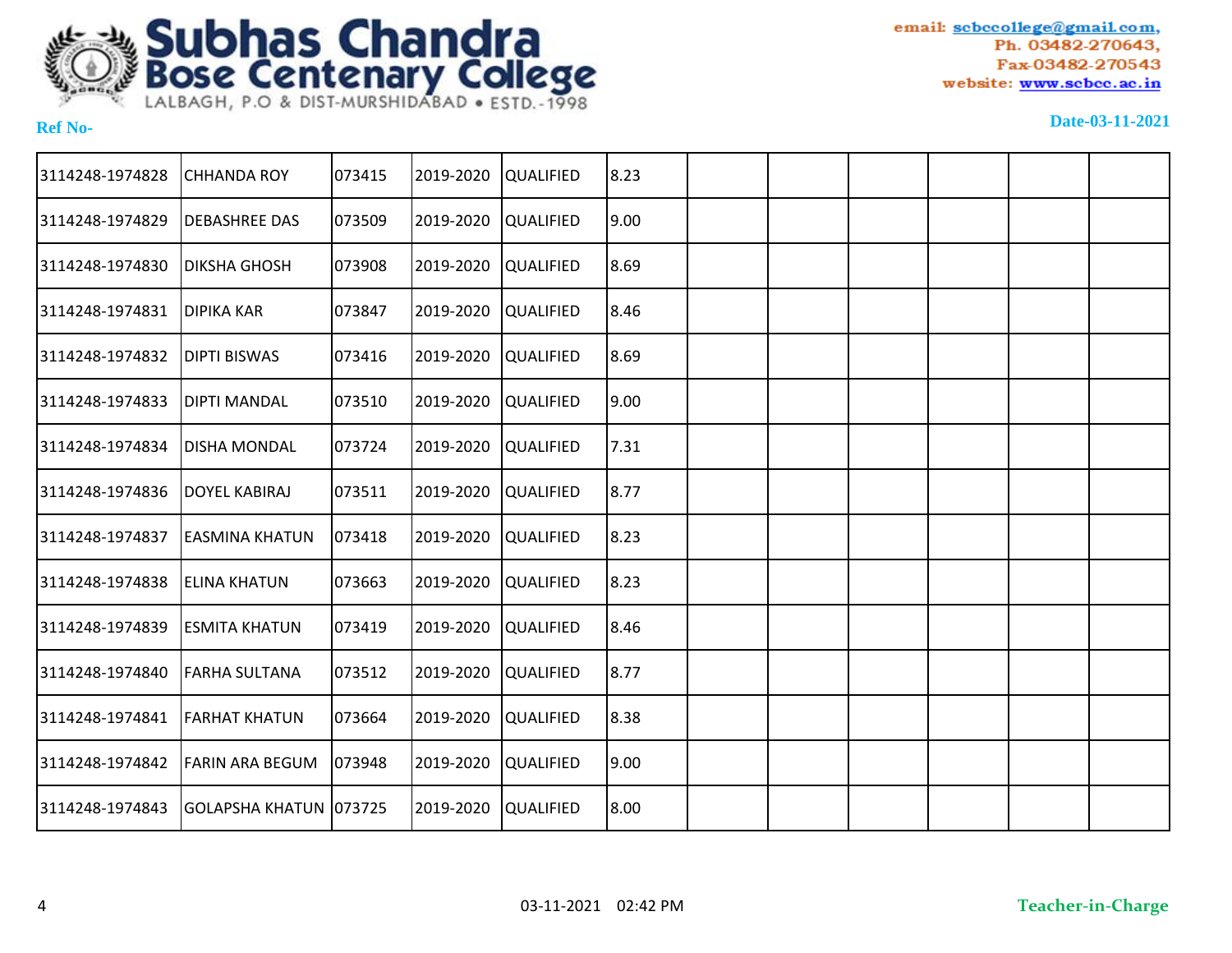

| 3114248-1974845 | <b>GURIYA KHATUN</b>              | 073420 | 2019-2020 | <b>QUALIFIED</b> | 8.23 |  |  |  |
|-----------------|-----------------------------------|--------|-----------|------------------|------|--|--|--|
| 3114248-1974846 | <b>HABIBA KHATUN</b>              | 073421 | 2019-2020 | <b>QUALIFIED</b> | 8.00 |  |  |  |
| 3114248-1974847 | <b>HABIBA KHATUN</b>              | 073795 | 2019-2020 | <b>QUALIFIED</b> | 8.54 |  |  |  |
| 3114248-1974848 | <b>HASI PAL</b>                   | 073514 | 2019-2020 | <b>QUALIFIED</b> | 8.77 |  |  |  |
| 3114248-1974849 | <b>HENA KHATUN</b>                | 073422 | 2019-2020 | <b>QUALIFIED</b> | 8.23 |  |  |  |
| 3114248-1974852 | <b>ITI KHATUN</b>                 | 073515 | 2019-2020 | <b>QUALIFIED</b> | 9.00 |  |  |  |
| 3114248-1974853 | <b>JANNATUN NASRIN</b>            | 073726 | 2019-2020 | <b>QUALIFIED</b> | 8.00 |  |  |  |
| 3114248-1974854 | <b>JASMIN KHATUN</b>              | 073727 | 2019-2020 | <b>QUALIFIED</b> | 8.00 |  |  |  |
| 3114248-1974855 | <b>JAYSHRI MONDAL</b>             | 073594 | 2019-2020 | <b>QUALIFIED</b> | 7.31 |  |  |  |
| 3114248-1974856 | <b>JHUMPA SAHA</b>                | 073516 | 2019-2020 | <b>QUALIFIED</b> | 8.77 |  |  |  |
| 3114248-1974859 | <b>JUITA SARKAR</b>               | 073910 | 2019-2020 | <b>QUALIFIED</b> | 8.69 |  |  |  |
| 3114248-1974861 | <b>KAKALI MANDAL</b>              | 073848 | 2019-2020 | <b>QUALIFIED</b> | 8.23 |  |  |  |
| 3114248-1974864 | LIPIKA MANDAL                     | 073850 | 2019-2020 | <b>QUALIFIED</b> | 8.69 |  |  |  |
| 3114248-1974866 | <b>MADHUMITA</b><br><b>MANDAL</b> | 073424 | 2019-2020 | <b>QUALIFIED</b> | 8.77 |  |  |  |
| 3114248-1974867 | MAHAFUJA KHATUN 073425            |        | 2019-2020 | <b>QUALIFIED</b> | 8.00 |  |  |  |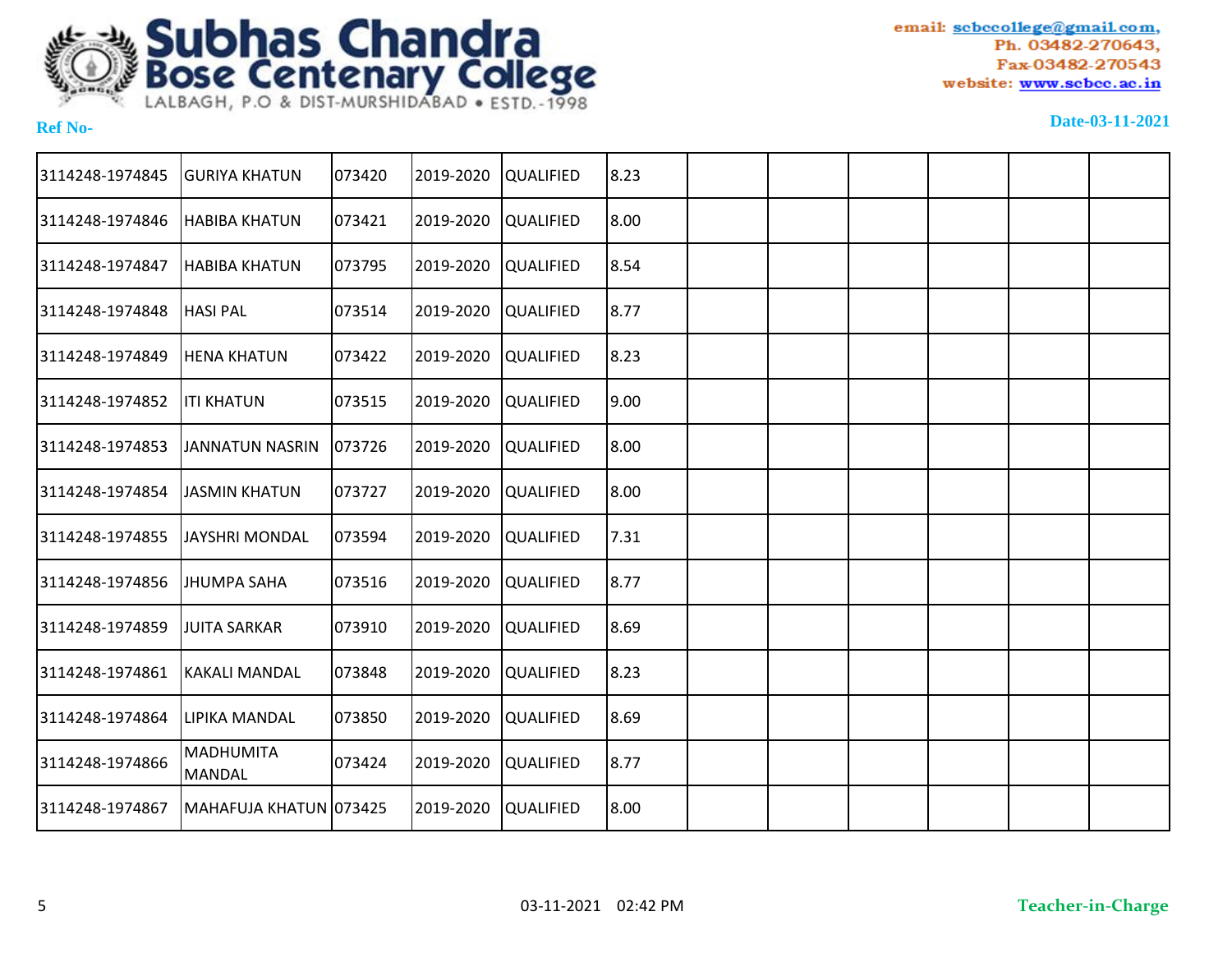

| 3114248-1974868 | <b>MAITRY DAS</b>                  | 073595 | 2019-2020 | <b>QUALIFIED</b> | 7.15 |  |  |  |
|-----------------|------------------------------------|--------|-----------|------------------|------|--|--|--|
| 3114248-1974869 | <b>MALABIKA</b><br><b>MAJUMDAR</b> | 073596 | 2019-2020 | <b>QUALIFIED</b> | 7.08 |  |  |  |
| 3114248-1974870 | <b>MALATI SARKAR</b>               | 073851 | 2019-2020 | <b>QUALIFIED</b> | 8.92 |  |  |  |
| 3114248-1974872 | <b>MAMONI KHATUN</b>               | 073728 | 2019-2020 | <b>QUALIFIED</b> | 8.00 |  |  |  |
| 3114248-1974873 | <b>MAMPI MONDAL</b>                | 073729 | 2019-2020 | <b>QUALIFIED</b> | 8.00 |  |  |  |
| 3114248-1974874 | <b>MAMPI PAL</b>                   | 073852 | 2019-2020 | <b>QUALIFIED</b> | 8.23 |  |  |  |
| 3114248-1974875 | <b>MANISHA SARKAR</b>              | 073427 | 2019-2020 | <b>QUALIFIED</b> | 8.23 |  |  |  |
| 3114248-1974877 | <b>MARINA KHATUN</b>               | 073912 | 2019-2020 | <b>QUALIFIED</b> | 8.38 |  |  |  |
| 3114248-1974878 | <b>MASUMA KHATUN</b>               | 073428 | 2019-2020 | <b>QUALIFIED</b> | 8.00 |  |  |  |
| 3114248-1974879 | <b>MEHETABUNNESA</b>               | 073913 | 2019-2020 | <b>QUALIFIED</b> | 9.00 |  |  |  |
| 3114248-1974880 | <b>MENUKA KHATUN</b>               | 073429 | 2019-2020 | <b>QUALIFIED</b> | 8.00 |  |  |  |
| 3114248-1974881 | <b>MILI DAS</b>                    | 073853 | 2019-2020 | <b>QUALIFIED</b> | 8.69 |  |  |  |
| 3114248-1974882 | <b>MIMI KHATUN</b>                 | 073597 | 2019-2020 | <b>QUALIFIED</b> | 7.31 |  |  |  |
| 3114248-1974883 | <b>MITU MANDAL</b>                 | 073854 | 2019-2020 | <b>QUALIFIED</b> | 8.23 |  |  |  |
| 3114248-1974886 | <b>MOLLIKA MONDAL</b>              | 073430 | 2019-2020 | <b>QUALIFIED</b> | 7.92 |  |  |  |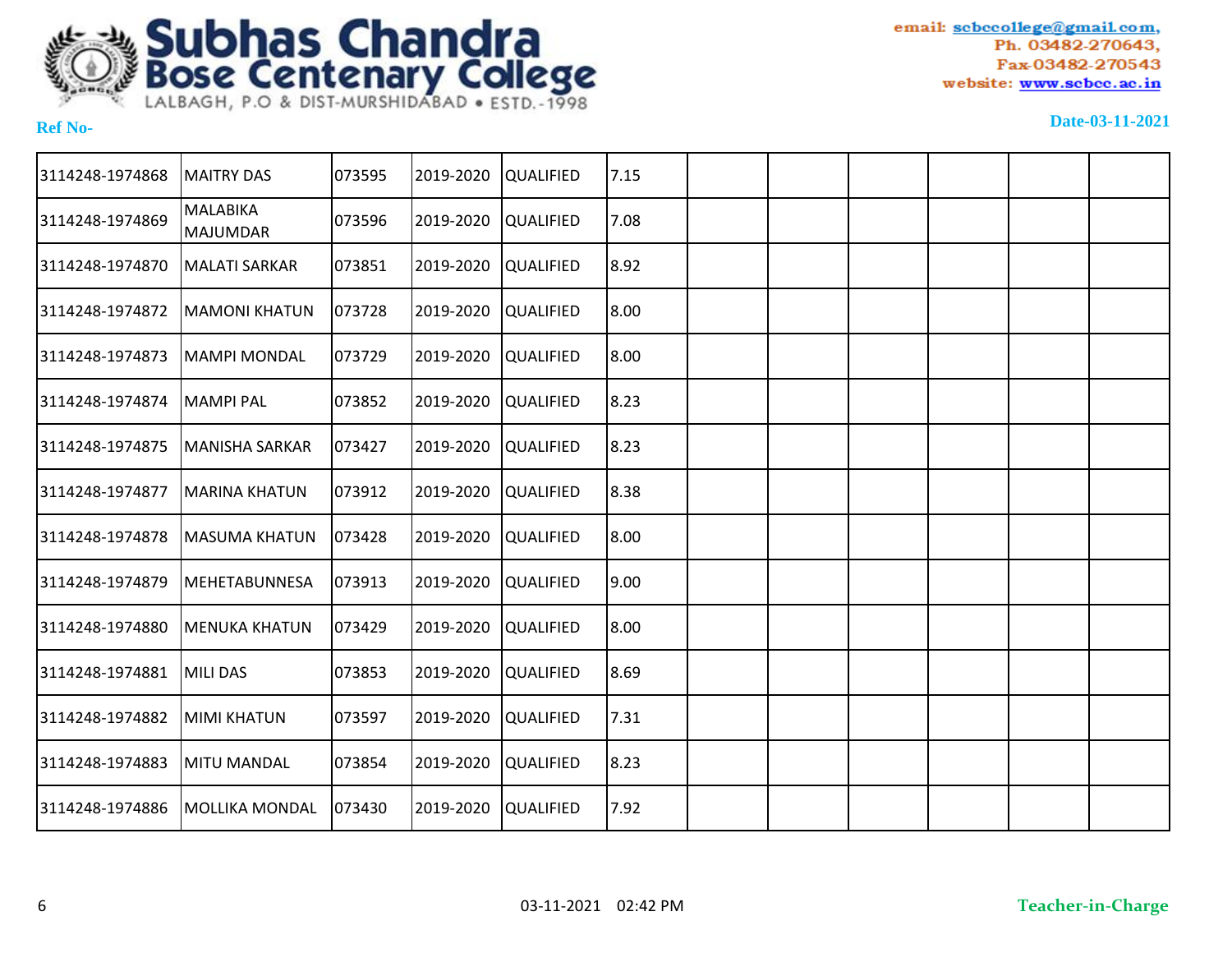

| 3114248-1974888 | <b>MONIRA KHATUN</b>             | 073431 | 2019-2020 | <b>QUALIFIED</b> | 8.15 |  |  |  |
|-----------------|----------------------------------|--------|-----------|------------------|------|--|--|--|
| 3114248-1974889 | <b>MONJUSHA</b><br><b>KHATUN</b> | 073798 | 2019-2020 | <b>QUALIFIED</b> | 8.77 |  |  |  |
| 3114248-1974890 | MOUMITA RABI DAS 073669          |        | 2019-2020 | <b>QUALIFIED</b> | 8.00 |  |  |  |
| 3114248-1974891 | <b>MOUPIYA PARVIN</b>            | 073670 | 2019-2020 | <b>QUALIFIED</b> | 8.69 |  |  |  |
| 3114248-1974893 | <b>MOUSUMI SARKAR</b>            | 073432 | 2019-2020 | <b>QUALIFIED</b> | 8.23 |  |  |  |
| 3114248-1974894 | MOUSUMI SINGHA                   | 073914 | 2019-2020 | <b>QUALIFIED</b> | 8.54 |  |  |  |
| 3114248-1974895 | <b>MST NAFSIN</b><br>YEASMIN     | 073518 | 2019-2020 | <b>QUALIFIED</b> | 9.00 |  |  |  |
| 3114248-1974897 | <b>MUKTARUNNESHA</b>             | 073519 | 2019-2020 | <b>QUALIFIED</b> | 8.77 |  |  |  |
| 3114248-1974899 | <b>NAFIYA KHATUN</b>             | 073855 | 2019-2020 | <b>QUALIFIED</b> | 8.69 |  |  |  |
| 3114248-1974900 | <b>NAHIDA AKTAR</b>              | 073521 | 2019-2020 | <b>QUALIFIED</b> | 8.77 |  |  |  |
| 3114248-1974901 | NAJMIRA KHATUN                   | 073800 | 2019-2020 | <b>QUALIFIED</b> | 8.31 |  |  |  |
| 3114248-1974903 | <b>NANDINI HAZRA</b>             | 073598 | 2019-2020 | <b>QUALIFIED</b> | 7.62 |  |  |  |
| 3114248-1974904 | <b>NARGIS KHATUN</b>             | 073915 | 2019-2020 | <b>QUALIFIED</b> | 8.00 |  |  |  |
| 3114248-1974905 | <b>NARJINA KHATUN</b>            | 073671 | 2019-2020 | <b>QUALIFIED</b> | 9.00 |  |  |  |
| 3114248-1974906 | <b>NASIMA AKTAR</b>              | 073434 | 2019-2020 | <b>QUALIFIED</b> | 8.00 |  |  |  |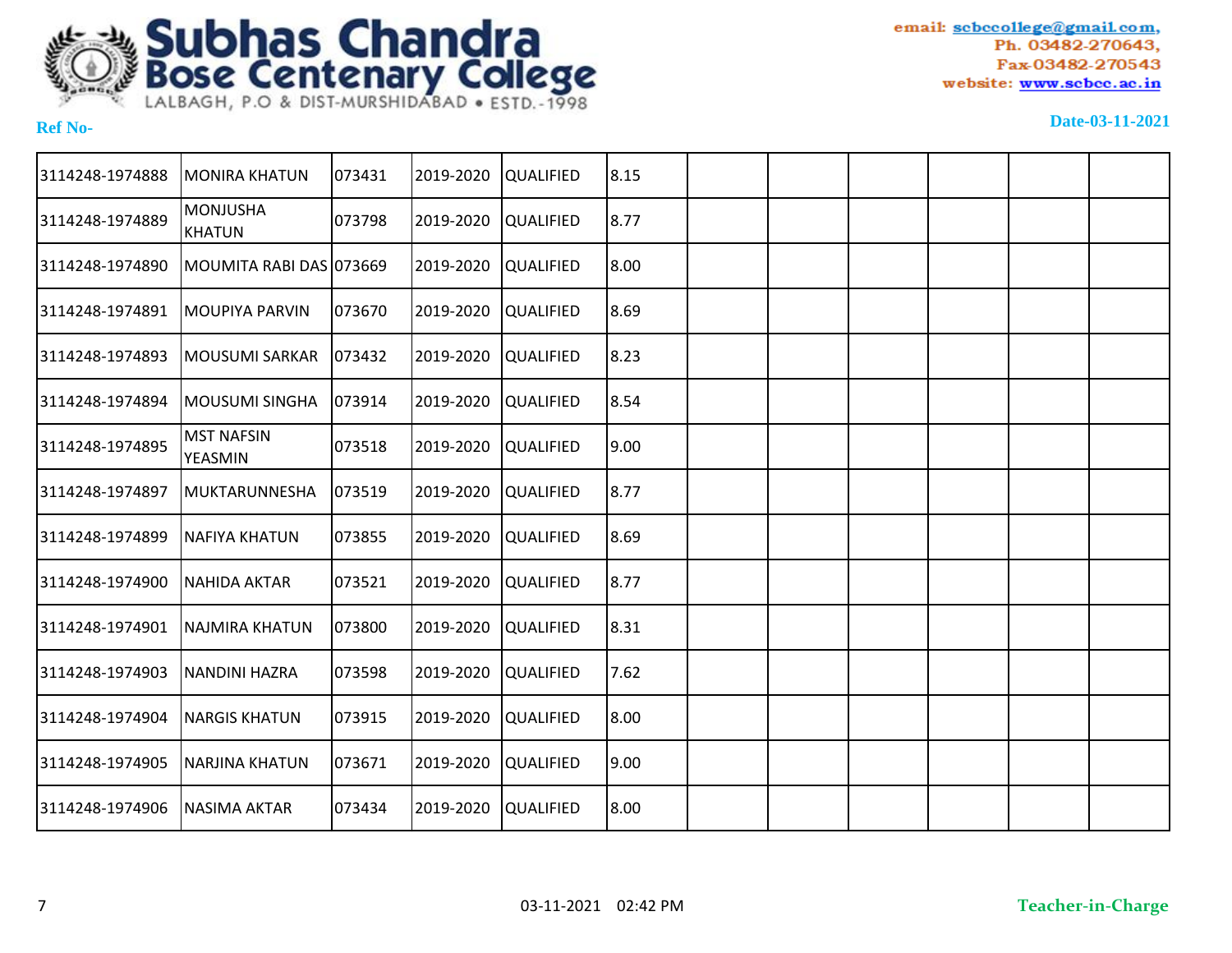

| 3114248-1974907 | <b>NASIMA KHATUN</b>                | 073856 | 2019-2020 | <b>QUALIFIED</b> | 8.23 |  |  |  |
|-----------------|-------------------------------------|--------|-----------|------------------|------|--|--|--|
| 3114248-1974908 | <b>NASIMAL AKTAR</b><br><b>BANU</b> | 073801 | 2019-2020 | <b>QUALIFIED</b> | 8.00 |  |  |  |
| 3114248-1974909 | <b>NASRIN KHATUN</b>                | 073435 | 2019-2020 | <b>QUALIFIED</b> | 8.23 |  |  |  |
| 3114248-1974911 | <b>NASRIN KHATUN</b>                | 073437 | 2019-2020 | <b>QUALIFIED</b> | 8.69 |  |  |  |
| 3114248-1974912 | <b>NASRIN KHATUN</b>                | 073731 | 2019-2020 | <b>QUALIFIED</b> | 7.54 |  |  |  |
| 3114248-1974913 | <b>NEHA KHATUN</b>                  | 073599 | 2019-2020 | <b>QUALIFIED</b> | 7.38 |  |  |  |
| 3114248-1974915 | NIKITA BANERJEE                     | 073672 | 2019-2020 | <b>QUALIFIED</b> | 8.77 |  |  |  |
| 3114248-1974916 | NILIMA MANDAL                       | 073673 | 2019-2020 | <b>QUALIFIED</b> | 8.54 |  |  |  |
| 3114248-1974917 | <b>NISHA BISWAS</b>                 | 073857 | 2019-2020 | <b>QUALIFIED</b> | 8.46 |  |  |  |
| 3114248-1974920 | NURJAHAN KHATUN 073438              |        | 2019-2020 | <b>QUALIFIED</b> | 9.00 |  |  |  |
| 3114248-1974921 | NURJAHAN KHATUN 073733              |        | 2019-2020 | <b>QUALIFIED</b> | 8.00 |  |  |  |
| 3114248-1974922 | NURNESHA KHATUN 073734              |        | 2019-2020 | <b>QUALIFIED</b> | 8.00 |  |  |  |
| 3114248-1974924 | PAPIA PARVAGE                       | 073675 | 2019-2020 | <b>QUALIFIED</b> | 8.31 |  |  |  |
| 3114248-1974925 | <b>PAPIYA GHOSH</b>                 | 073916 | 2019-2020 | <b>QUALIFIED</b> | 8.46 |  |  |  |
| 3114248-1974926 | <b>PARVINA KHATUN</b>               | 073803 | 2019-2020 | <b>QUALIFIED</b> | 8.08 |  |  |  |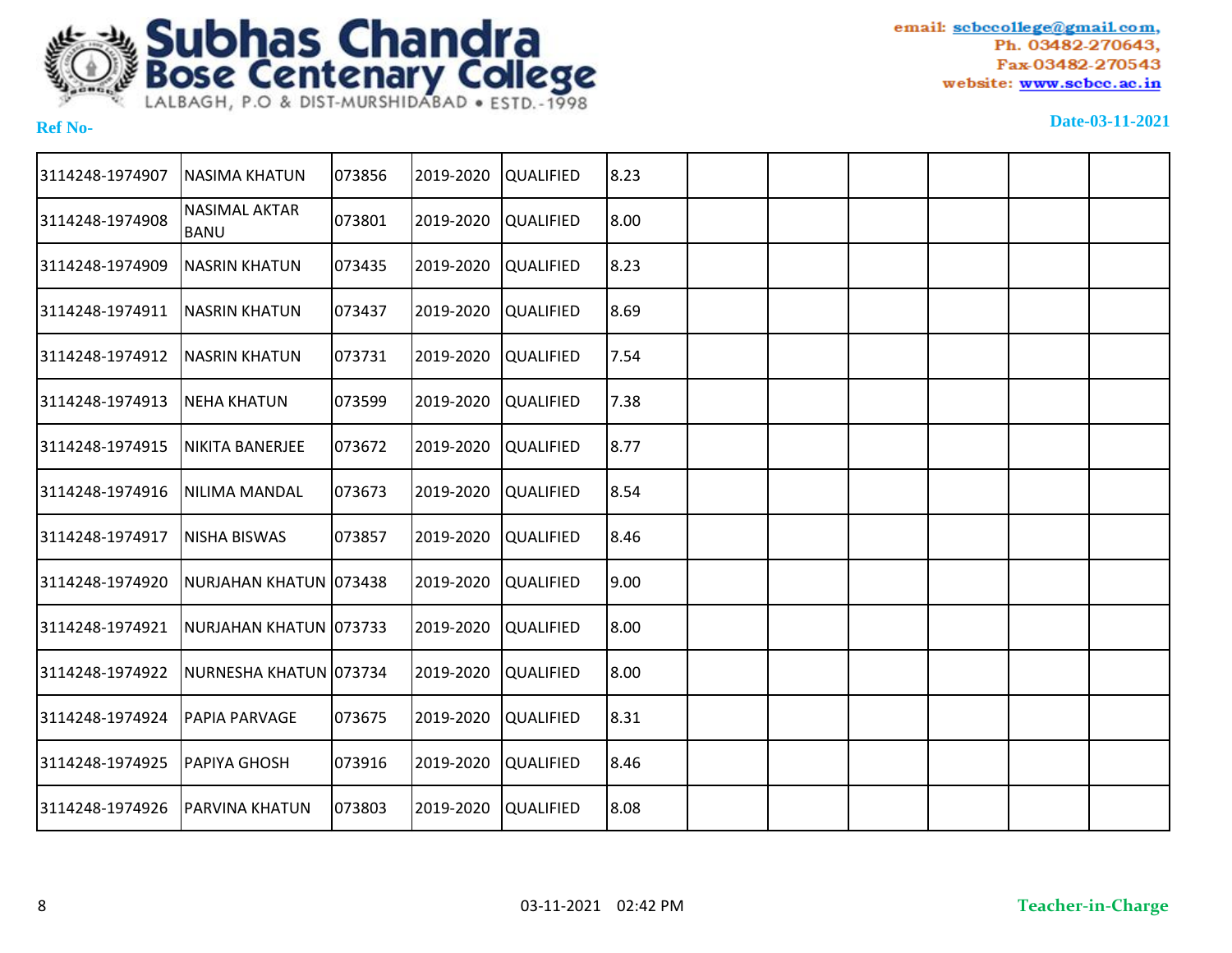

| 3114248-1974927 | <b>PAYEL GHOSH</b>             | 073676 | 2019-2020 | <b>QUALIFIED</b> | 8.46 |  |  |  |
|-----------------|--------------------------------|--------|-----------|------------------|------|--|--|--|
| 3114248-1974928 | PAYEL HALDAR                   | 073439 | 2019-2020 | <b>QUALIFIED</b> | 8.23 |  |  |  |
| 3114248-1974929 | <b>PAYEL KHATUN</b>            | 073677 | 2019-2020 | <b>QUALIFIED</b> | 8.46 |  |  |  |
| 3114248-1974930 | PAYEL MONDAL                   | 073678 | 2019-2020 | <b>QUALIFIED</b> | 8.77 |  |  |  |
| 3114248-1974931 | <b>PAYEL PAL</b>               | 073601 | 2019-2020 | <b>QUALIFIED</b> | 7.62 |  |  |  |
| 3114248-1974932 | PINKI MONDAL                   | 073804 | 2019-2020 | <b>QUALIFIED</b> | 8.23 |  |  |  |
| 3114248-1974933 | <b>POPI KHATUN</b>             | 073858 | 2019-2020 | <b>QUALIFIED</b> | 8.46 |  |  |  |
| 3114248-1974934 | <b>POULOMI SARKAR</b>          | 073679 | 2019-2020 | <b>QUALIFIED</b> | 8.46 |  |  |  |
| 3114248-1974935 | PRITI MONDAL                   | 073859 | 2019-2020 | <b>QUALIFIED</b> | 8.23 |  |  |  |
| 3114248-1974936 | <b>PRITY MONDAL</b>            | 073805 | 2019-2020 | <b>QUALIFIED</b> | 7.77 |  |  |  |
| 3114248-1974938 | <b>PRIYA GHOSH</b>             | 073440 | 2019-2020 | <b>QUALIFIED</b> | 8.23 |  |  |  |
| 3114248-1974940 | PRIYA KHATUN                   | 073442 | 2019-2020 | <b>QUALIFIED</b> | 8.00 |  |  |  |
| 3114248-1974941 | PRIYA ORAW                     | 073860 | 2019-2020 | <b>QUALIFIED</b> | 8.23 |  |  |  |
| 3114248-1974942 | PRIYADARSHINI<br><b>HALDER</b> | 073861 | 2019-2020 | <b>QUALIFIED</b> | 8.23 |  |  |  |
| 3114248-1974943 | <b>PRIYANKA DAS</b>            | 073806 | 2019-2020 | <b>QUALIFIED</b> | 8.77 |  |  |  |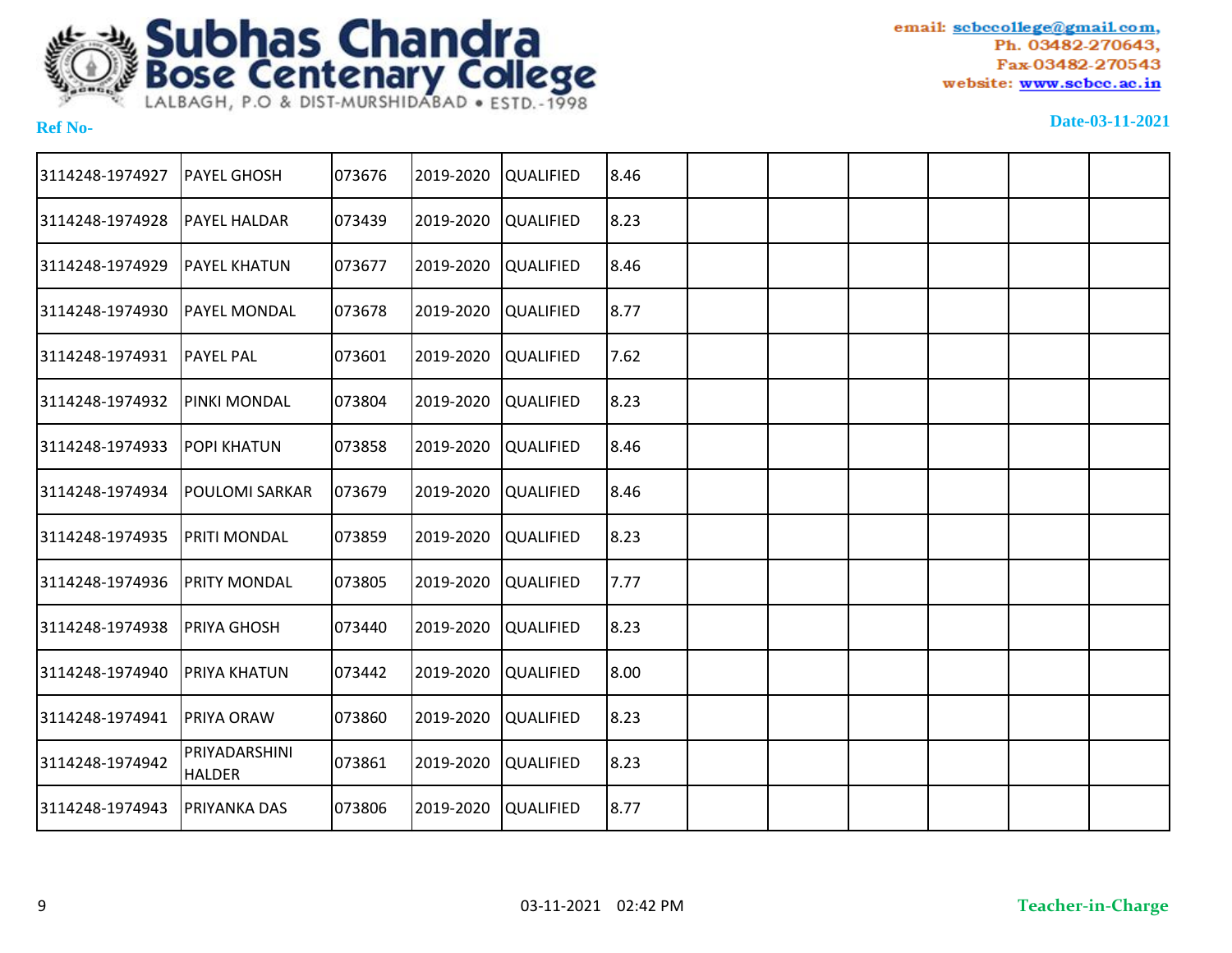

| 3114248-1974944 | PRIYANKA GHOSH               | 073443 | 2019-2020 | <b>QUALIFIED</b> | 8.23 |  |  |  |
|-----------------|------------------------------|--------|-----------|------------------|------|--|--|--|
| 3114248-1974945 | PRIYANKA KHATUN              | 073918 | 2019-2020 | <b>QUALIFIED</b> | 8.15 |  |  |  |
| 3114248-1974946 | PRIYANKA ROY                 | 073444 | 2019-2020 | <b>QUALIFIED</b> | 8.00 |  |  |  |
| 3114248-1974947 | PRIYANKA SARKAR              | 073680 | 2019-2020 | <b>QUALIFIED</b> | 8.92 |  |  |  |
| 3114248-1974948 | <b>PUJA BISWAS</b>           | 073919 | 2019-2020 | <b>QUALIFIED</b> | 8.77 |  |  |  |
| 3114248-1974949 | <b>PUJA DEBNATH</b>          | 073920 | 2019-2020 | <b>QUALIFIED</b> | 8.54 |  |  |  |
| 3114248-1974951 | <b>PUJA PRAMANIK</b>         | 073523 | 2019-2020 | <b>QUALIFIED</b> | 8.77 |  |  |  |
| 3114248-1974952 | <b>PUJA SARKAR</b>           | 073735 | 2019-2020 | <b>QUALIFIED</b> | 7.31 |  |  |  |
| 3114248-1974953 | <b>PURABI ROY</b>            | 073445 | 2019-2020 | <b>QUALIFIED</b> | 8.46 |  |  |  |
| 3114248-1974955 | PURBASHA<br><b>CHOWDHURY</b> | 073446 | 2019-2020 | <b>QUALIFIED</b> | 9.00 |  |  |  |
| 3114248-1974956 | RAJIA SULTANA                | 073807 | 2019-2020 | <b>QUALIFIED</b> | 8.77 |  |  |  |
| 3114248-1974958 | <b>REBIKA KHATUN</b>         | 073447 | 2019-2020 | <b>QUALIFIED</b> | 8.23 |  |  |  |
| 3114248-1974959 | <b>REHENA KHATUN</b>         | 073524 | 2019-2020 | <b>QUALIFIED</b> | 8.46 |  |  |  |
| 3114248-1974961 | <b>REHENA KHATUN</b>         | 073808 | 2019-2020 | <b>QUALIFIED</b> | 8.23 |  |  |  |
| 3114248-1974962 | <b>REKHA KHATUN</b>          | 073448 | 2019-2020 | <b>QUALIFIED</b> | 8.69 |  |  |  |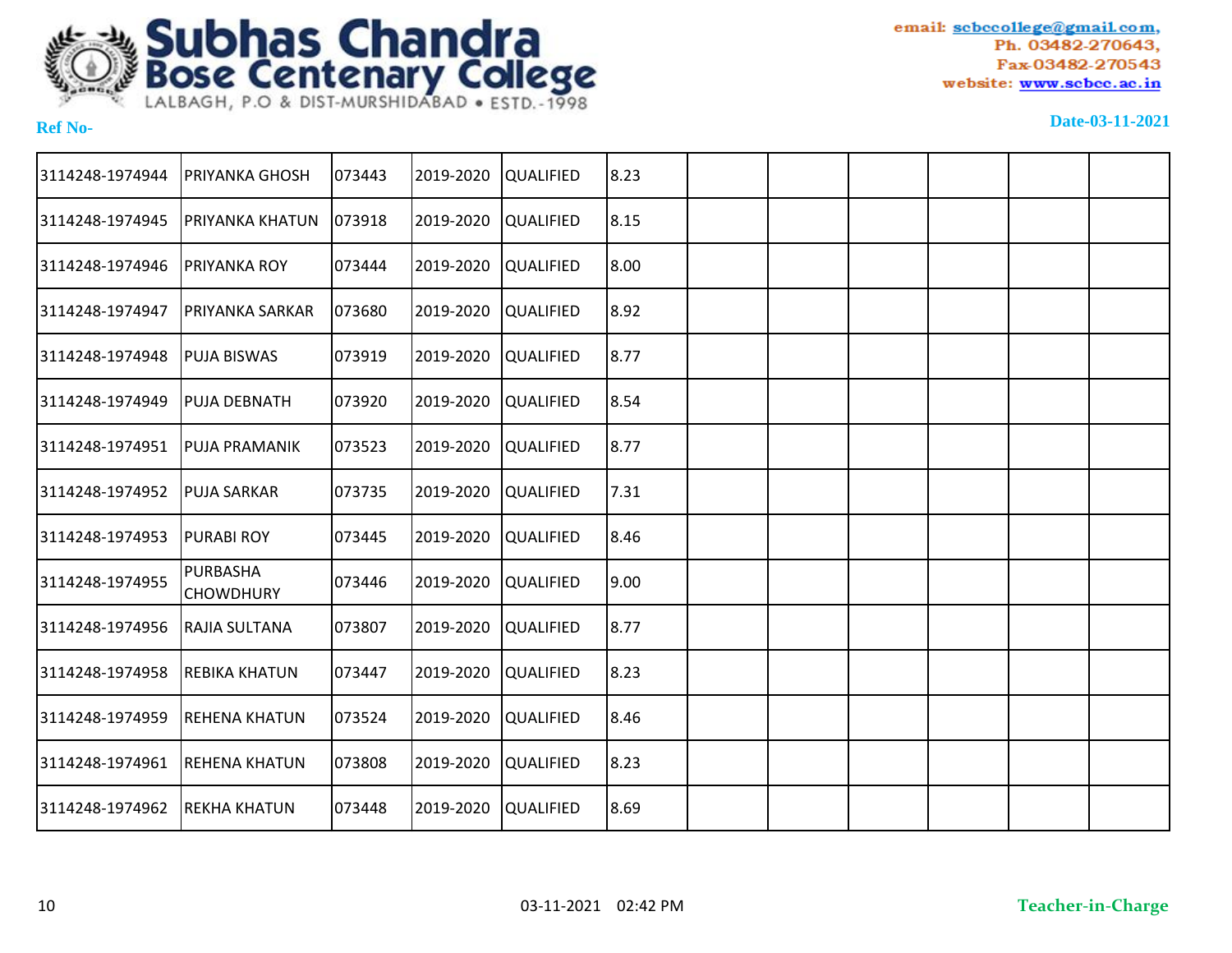

| 3114248-1974963 | RIJIA SULTANA         | 073526 | 2019-2020 | <b>QUALIFIED</b> | 19.00 |  |  |  |
|-----------------|-----------------------|--------|-----------|------------------|-------|--|--|--|
| 3114248-1974964 | RIJIA SULTANA         | 073737 | 2019-2020 | <b>QUALIFIED</b> | 8.00  |  |  |  |
| 3114248-1974966 | RIMPA KARMAKAR        | 073922 | 2019-2020 | <b>QUALIFIED</b> | 8.77  |  |  |  |
| 3114248-1974967 | RIMPA MONDAL          | 073862 | 2019-2020 | <b>QUALIFIED</b> | 8.46  |  |  |  |
| 3114248-1974968 | <b>RINA DAS</b>       | 073809 | 2019-2020 | <b>QUALIFIED</b> | 8.54  |  |  |  |
| 3114248-1974970 | <b>RIVA KHATUN</b>    | 073450 | 2019-2020 | <b>QUALIFIED</b> | 7.46  |  |  |  |
| 3114248-1974972 | <b>RIYA KHATUN</b>    | 073603 | 2019-2020 | <b>QUALIFIED</b> | 7.15  |  |  |  |
| 3114248-1974973 | <b>RIYA MANDAL</b>    | 073527 | 2019-2020 | <b>QUALIFIED</b> | 19.00 |  |  |  |
| 3114248-1974974 | <b>RIYA MONDAL</b>    | 073451 | 2019-2020 | <b>QUALIFIED</b> | 8.00  |  |  |  |
| 3114248-1974978 | <b>RUKSENA KHATUN</b> | 073812 | 2019-2020 | <b>QUALIFIED</b> | 18.08 |  |  |  |
| 3114248-1974979 | <b>RUMA KHATUN</b>    | 073605 | 2019-2020 | <b>QUALIFIED</b> | 8.08  |  |  |  |
| 3114248-1974980 | <b>RUNA KHATUN</b>    | 073863 | 2019-2020 | <b>QUALIFIED</b> | 8.23  |  |  |  |
| 3114248-1974982 | <b>RUPA MISTRY</b>    | 073453 | 2019-2020 | <b>QUALIFIED</b> | 8.54  |  |  |  |
| 3114248-1974983 | SABANAJ BEGOM         | 073454 | 2019-2020 | <b>QUALIFIED</b> | 9.00  |  |  |  |
| 3114248-1974985 | <b>SABINA KHATUN</b>  | 073739 | 2019-2020 | <b>QUALIFIED</b> | 7.31  |  |  |  |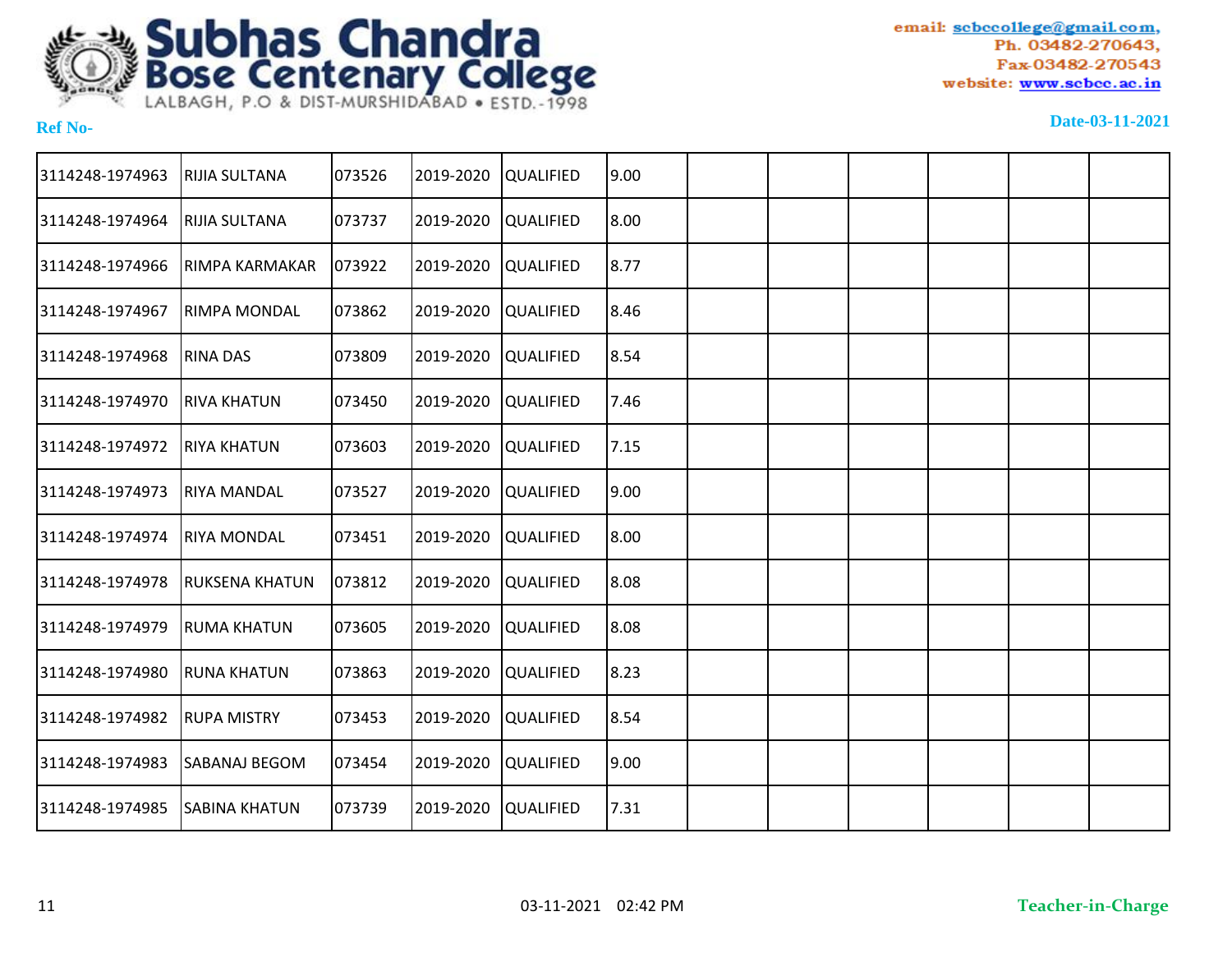

| 3114248-1974986 | <b>SABNAJ KHATUN</b>           | 073456 | 2019-2020 | QUALIFIED        | 8.00 |  |  |  |
|-----------------|--------------------------------|--------|-----------|------------------|------|--|--|--|
| 3114248-1974988 | <b>SABNUR MONDAL</b>           | 073529 | 2019-2020 | QUALIFIED        | 9.00 |  |  |  |
| 3114248-1974991 | <b>SAHANAJ BEGUM</b>           | 073924 | 2019-2020 | <b>QUALIFIED</b> | 8.38 |  |  |  |
| 3114248-1974993 | <b>SAHANAJ PARVIN</b>          | 073531 | 2019-2020 | <b>QUALIFIED</b> | 8.77 |  |  |  |
| 3114248-1974994 | <b>SAHIDA ANSARI</b>           | 073813 | 2019-2020 | QUALIFIED        | 8.54 |  |  |  |
| 3114248-1974995 | ISAHIDA KHATUN                 | 073740 | 2019-2020 | <b>QUALIFIED</b> | 8.00 |  |  |  |
| 3114248-1974996 | <b>SAHIN SULTANA</b>           | 073741 | 2019-2020 | <b>QUALIFIED</b> | 7.77 |  |  |  |
| 3114248-1974998 | <b>I</b> SAHINA KHATUN         | 073814 | 2019-2020 | <b>QUALIFIED</b> | 8.46 |  |  |  |
| 3114248-1974999 | <b>SAHINA PARVIN</b>           | 073742 | 2019-2020 | <b>QUALIFIED</b> | 7.54 |  |  |  |
| 3114248-1975000 | <b>SAIDA SULTANA</b>           | 073743 | 2019-2020 | QUALIFIED        | 7.77 |  |  |  |
| 3114248-1975001 | <b>SAIMA ALAM</b>              | 073533 | 2019-2020 | <b>QUALIFIED</b> | 9.00 |  |  |  |
| 3114248-1975002 | <b>SAIMA KHATUN</b>            | 073458 | 2019-2020 | QUALIFIED        | 8.69 |  |  |  |
| 3114248-1975003 | SAIRIN JANNAT<br><b>SARKAR</b> | 073681 | 2019-2020 | QUALIFIED        | 8.69 |  |  |  |
| 3114248-1975004 | <b>SAJERA KHATUN</b>           | 073864 | 2019-2020 | QUALIFIED        | 8.92 |  |  |  |
| 3114248-1975006 | <b>SALEHA KHATUN</b>           | 073744 | 2019-2020 | QUALIFIED        | 8.00 |  |  |  |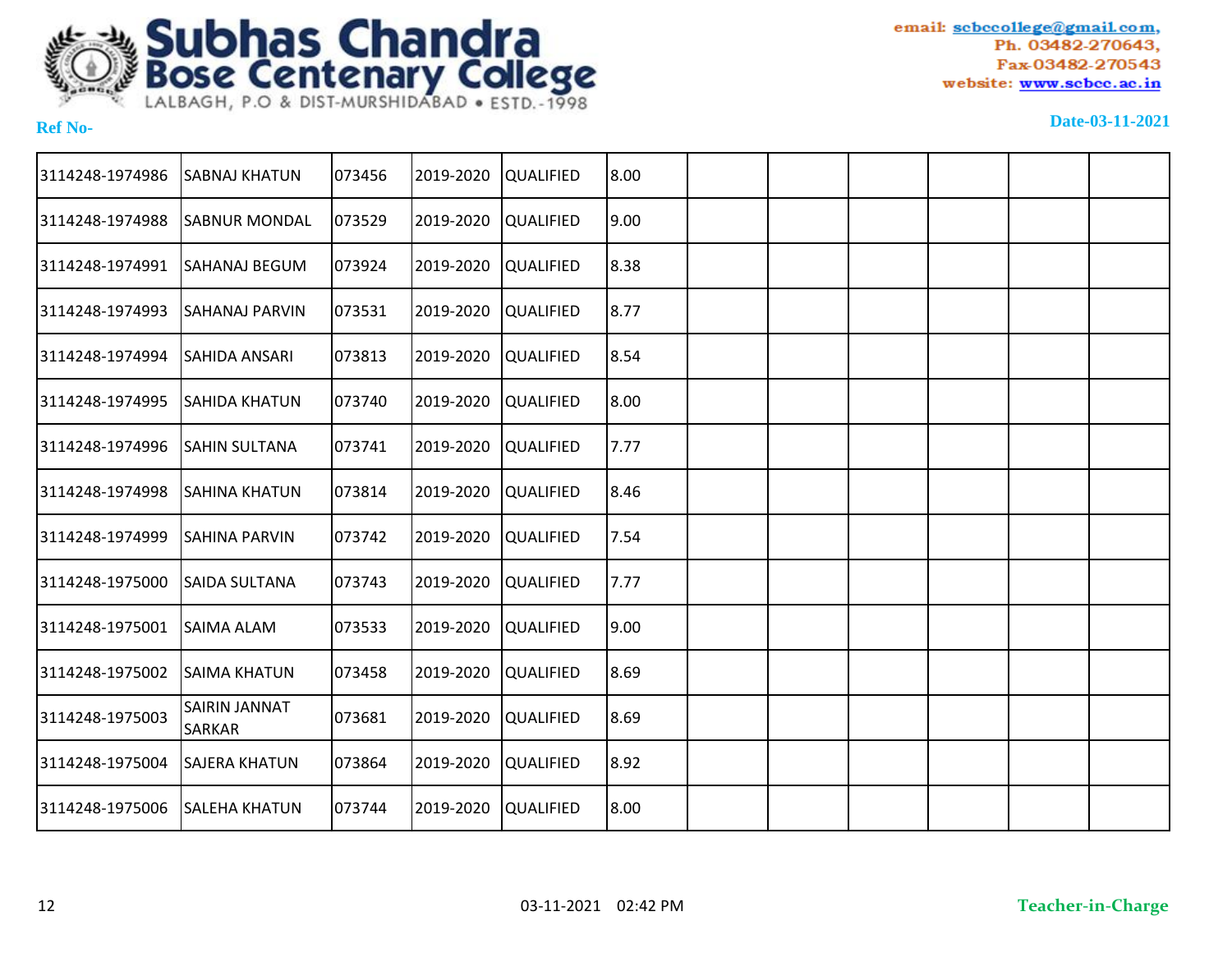

| 3114248-1975007 | <b>SALMA KHATUN</b>                 | 073607 | 2019-2020 | <b>QUALIFIED</b> | 7.85  |  |  |  |
|-----------------|-------------------------------------|--------|-----------|------------------|-------|--|--|--|
| 3114248-1975009 | <b>SAMIMA KHATUN</b>                | 073534 | 2019-2020 | <b>QUALIFIED</b> | 8.77  |  |  |  |
| 3114248-1975010 | <b>SAMIMA KHATUN</b>                | 073535 | 2019-2020 | <b>QUALIFIED</b> | 8.77  |  |  |  |
| 3114248-1975011 | <b>SAMIMA KHATUN</b>                | 073608 | 2019-2020 | <b>QUALIFIED</b> | 8.08  |  |  |  |
| 3114248-1975012 | SANCHITA DUTTA                      | 073815 | 2019-2020 | <b>QUALIFIED</b> | 8.23  |  |  |  |
| 3114248-1975014 | <b>SANIYAJ SULTANA</b>              | 073925 | 2019-2020 | <b>QUALIFIED</b> | 8.92  |  |  |  |
| 3114248-1975015 | <b>SARMISTHA</b><br><b>KARMAKAR</b> | 073926 | 2019-2020 | <b>QUALIFIED</b> | 8.77  |  |  |  |
| 3114248-1975016 | SATHI MANDAL                        | 073537 | 2019-2020 | <b>QUALIFIED</b> | 19.00 |  |  |  |
| 3114248-1975017 | SATHI MONDAL                        | 073682 | 2019-2020 | <b>QUALIFIED</b> | 9.23  |  |  |  |
| 3114248-1975018 | <b>SAYANI GHOSH</b>                 | 073683 | 2019-2020 | <b>QUALIFIED</b> | 9.00  |  |  |  |
| 3114248-1975019 | <b>SAYANI SARKAR</b>                | 073927 | 2019-2020 | <b>QUALIFIED</b> | 8.92  |  |  |  |
| 3114248-1975020 | SHABNAM ISLAM                       | 073928 | 2019-2020 | <b>QUALIFIED</b> | 8.92  |  |  |  |
| 3114248-1975021 | SHABNAM<br><b>MUSTARIN</b>          | 073460 | 2019-2020 | <b>QUALIFIED</b> | 8.23  |  |  |  |
| 3114248-1975023 | SHARMISTHA<br><b>GHOSH</b>          | 073684 | 2019-2020 | <b>QUALIFIED</b> | 8.92  |  |  |  |
| 3114248-1975024 | <b>SHARMISTHA</b><br>SARKAR         | 073929 | 2019-2020 | <b>QUALIFIED</b> | 8.77  |  |  |  |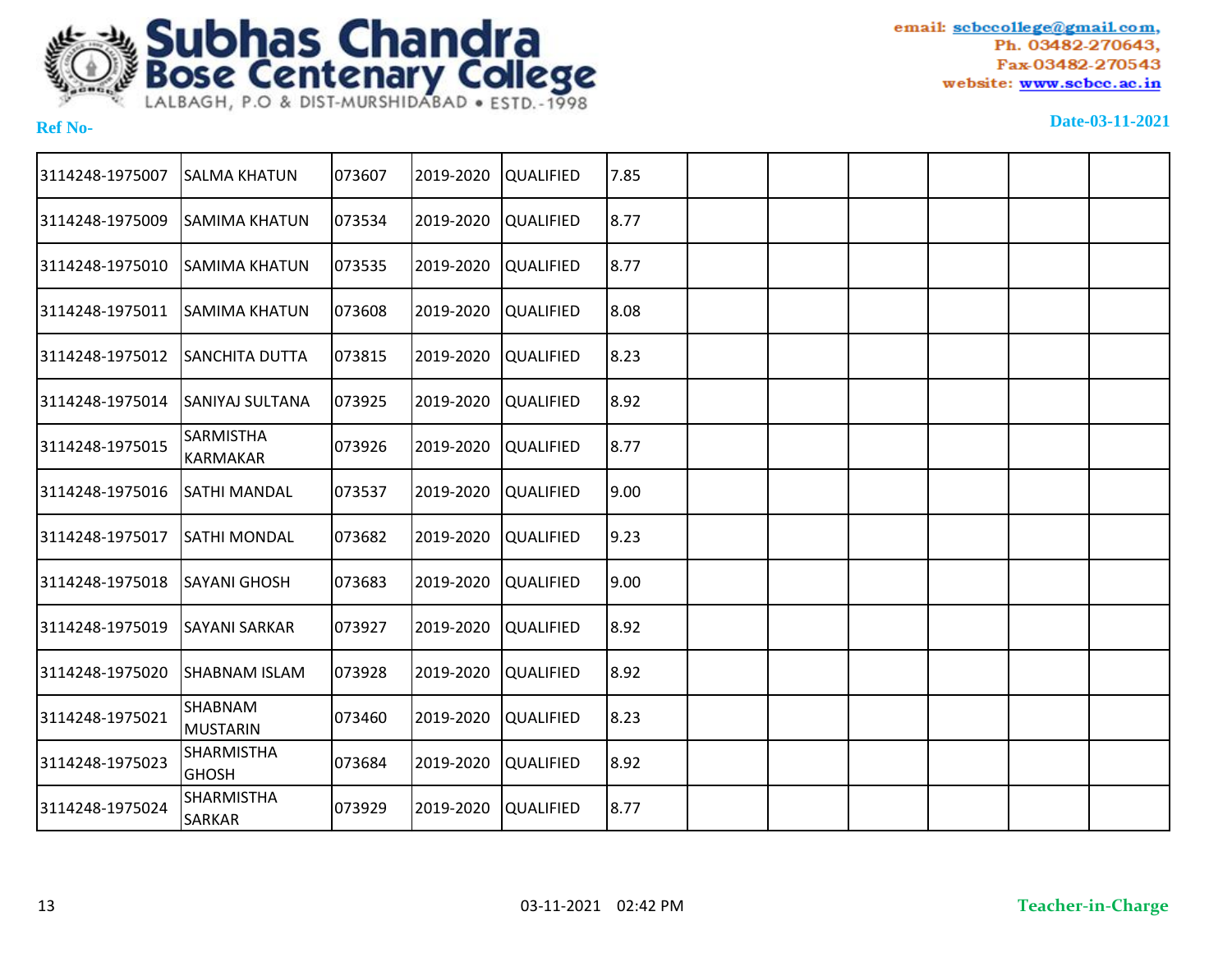

| <b>SHEFALI KHATUN</b>                |        | 2019-2020                                                                                                  |                                                                                                                                                                                                                                                                                                          |                                                                                                 |  |  |  |
|--------------------------------------|--------|------------------------------------------------------------------------------------------------------------|----------------------------------------------------------------------------------------------------------------------------------------------------------------------------------------------------------------------------------------------------------------------------------------------------------|-------------------------------------------------------------------------------------------------|--|--|--|
| SHIKHA KHATUN                        |        | 2019-2020                                                                                                  |                                                                                                                                                                                                                                                                                                          |                                                                                                 |  |  |  |
| SHILPA MONDAL                        |        | 2019-2020                                                                                                  | 7.54                                                                                                                                                                                                                                                                                                     |                                                                                                 |  |  |  |
| <b>SHILPI DER</b>                    | 073816 | 2019-2020                                                                                                  |                                                                                                                                                                                                                                                                                                          |                                                                                                 |  |  |  |
| SHIULI HAZRA                         | 073539 | 2019-2020                                                                                                  |                                                                                                                                                                                                                                                                                                          |                                                                                                 |  |  |  |
| <b>SHUKLA DAS</b>                    |        | 2019-2020                                                                                                  |                                                                                                                                                                                                                                                                                                          |                                                                                                 |  |  |  |
| <b>SHYIN KADIRUN</b><br><b>NESHA</b> |        | 2019-2020                                                                                                  |                                                                                                                                                                                                                                                                                                          |                                                                                                 |  |  |  |
| <b>SIKHA MONDAL</b>                  |        | 2019-2020                                                                                                  |                                                                                                                                                                                                                                                                                                          |                                                                                                 |  |  |  |
| <b>SIMA HALDER</b>                   |        | 2019-2020                                                                                                  |                                                                                                                                                                                                                                                                                                          |                                                                                                 |  |  |  |
| SNEHA HOSSAIN                        |        | 2019-2020                                                                                                  |                                                                                                                                                                                                                                                                                                          |                                                                                                 |  |  |  |
| SOHANA SULTANA                       | 073609 | 2019-2020                                                                                                  | 7.62                                                                                                                                                                                                                                                                                                     |                                                                                                 |  |  |  |
| <b>SOHANI DEY</b>                    | 073931 | 2019-2020                                                                                                  | 8.69                                                                                                                                                                                                                                                                                                     |                                                                                                 |  |  |  |
| <b>SONALI KHATUN</b>                 |        | 2019-2020                                                                                                  |                                                                                                                                                                                                                                                                                                          |                                                                                                 |  |  |  |
| <b>SOUMI DEY</b>                     |        | 2019-2020                                                                                                  |                                                                                                                                                                                                                                                                                                          |                                                                                                 |  |  |  |
| <b>SOUMITA PANDEY</b>                |        | 2019-2020                                                                                                  |                                                                                                                                                                                                                                                                                                          |                                                                                                 |  |  |  |
|                                      |        | 073538<br>073462<br>073745<br>073685<br>073463<br>073540<br>073930<br>073541<br>073542<br>073932<br>073747 | <b>QUALIFIED</b><br><b>QUALIFIED</b><br><b>QUALIFIED</b><br><b>QUALIFIED</b><br><b>QUALIFIED</b><br><b>QUALIFIED</b><br><b>QUALIFIED</b><br><b>QUALIFIED</b><br><b>QUALIFIED</b><br><b>QUALIFIED</b><br><b>QUALIFIED</b><br><b>QUALIFIED</b><br><b>QUALIFIED</b><br><b>QUALIFIED</b><br><b>QUALIFIED</b> | 9.00<br> 8.23<br>8.23<br>8.77<br>8.46<br> 8.23<br>19.00<br>8.54<br>9.00<br>8.77<br>8.77<br>8.00 |  |  |  |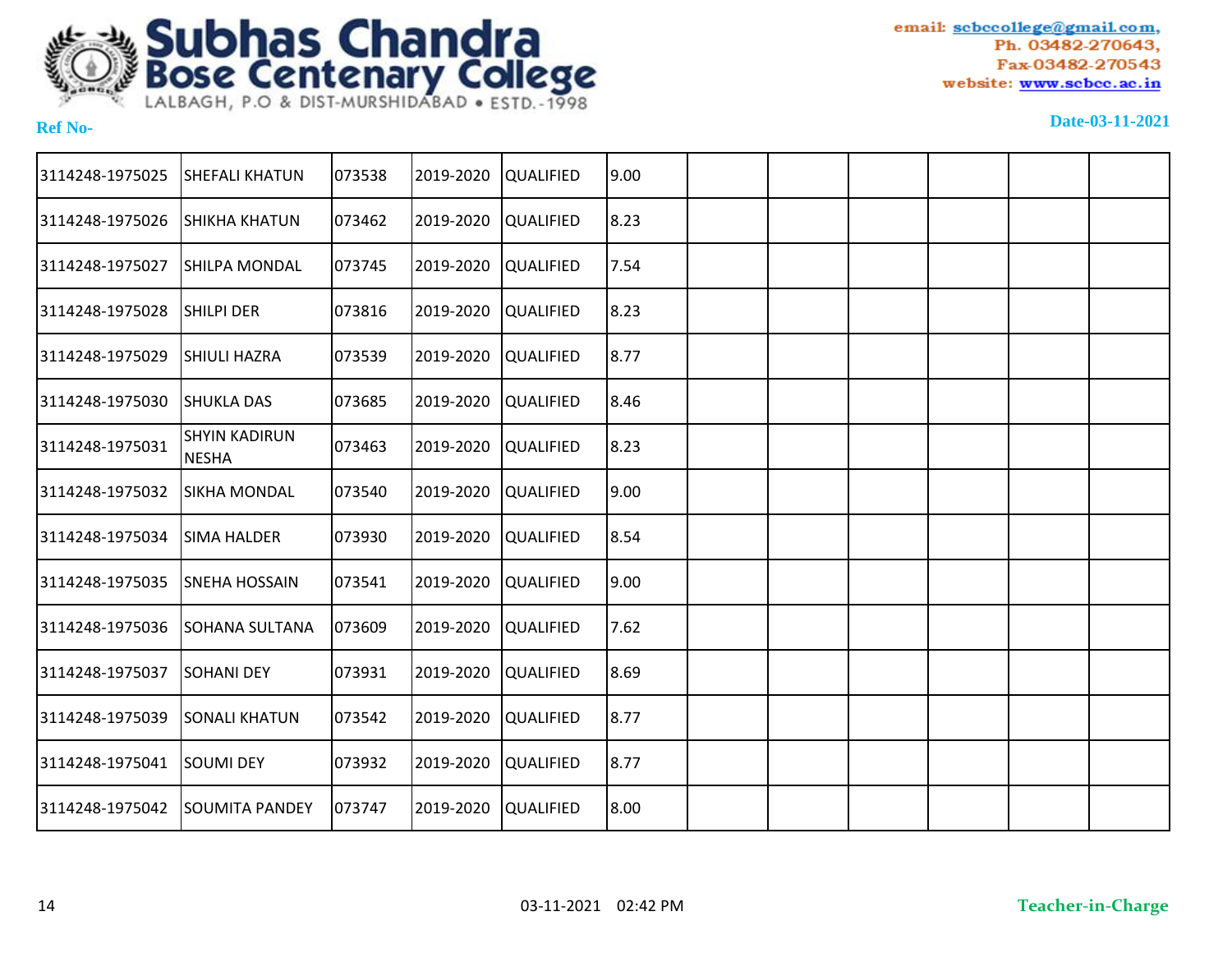

| 3114248-1975043 | <b>SOURINA SULTANA</b>            | 073543 | 2019-2020 | QUALIFIED        | 9.00 |  |  |  |
|-----------------|-----------------------------------|--------|-----------|------------------|------|--|--|--|
| 3114248-1975047 | <b>SUDIPTA SARKAR</b>             | 073933 | 2019-2020 | <b>QUALIFIED</b> | 8.23 |  |  |  |
| 3114248-1975048 | <b>SUFIA KHATUN</b>               | 073817 | 2019-2020 | <b>QUALIFIED</b> | 8.00 |  |  |  |
| 3114248-1975049 | <b>SUHANA KHATUN</b>              | 073466 | 2019-2020 | QUALIFIED        | 8.23 |  |  |  |
| 3114248-1975052 | <b>SUJATA DAS</b>                 | 073818 | 2019-2020 | QUALIFIED        | 8.00 |  |  |  |
| 3114248-1975053 | <b>SUJATA MANDAL</b>              | 073467 | 2019-2020 | QUALIFIED        | 9.00 |  |  |  |
| 3114248-1975054 | <b>SUMAIYA KHATUN</b>             | 073468 | 2019-2020 | <b>QUALIFIED</b> | 8.08 |  |  |  |
| 3114248-1975055 | <b>SUMI SARKAR</b>                | 073935 | 2019-2020 | QUALIFIED        | 8.46 |  |  |  |
| 3114248-1975057 | <b>SUMONA SARKAR</b>              | 073936 | 2019-2020 | <b>QUALIFIED</b> | 8.92 |  |  |  |
| 3114248-1975058 | <b>SUNITA GHOSH</b>               | 073469 | 2019-2020 | <b>QUALIFIED</b> | 8.00 |  |  |  |
| 3114248-1975060 | <b>SUPARNA</b><br><b>KARMAKAR</b> | 073610 | 2019-2020 | QUALIFIED        | 7.15 |  |  |  |
| 3114248-1975061 | <b>SUPRITI DAS</b>                | 073686 | 2019-2020 | QUALIFIED        | 8.23 |  |  |  |
| 3114248-1975062 | <b>SUPRITI MONDAL</b>             | 073471 | 2019-2020 | QUALIFIED        | 8.00 |  |  |  |
| 3114248-1975063 | <b>SUPRIYA MAHALI</b>             | 073937 | 2019-2020 | <b>QUALIFIED</b> | 8.77 |  |  |  |
| 3114248-1975065 | <b>SUSMITA MONDAL</b>             | 073750 | 2019-2020 | QUALIFIED        | 8.00 |  |  |  |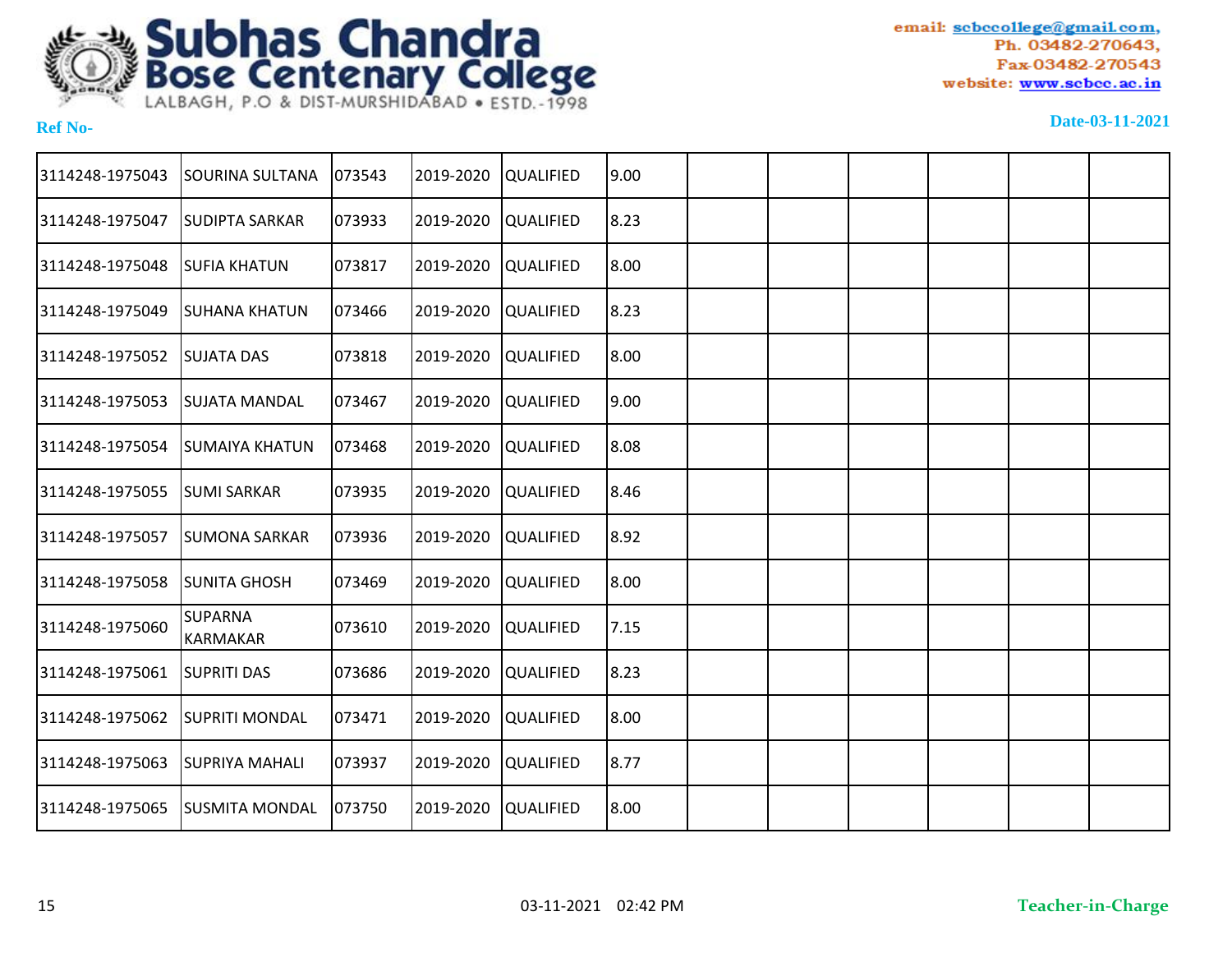

| 3114248-1975067 | <b>TAHARIMA ISLAM</b> | 073545 | 2019-2020 | <b>QUALIFIED</b> | 8.54  |  |  |  |
|-----------------|-----------------------|--------|-----------|------------------|-------|--|--|--|
| 3114248-1975068 | <b>TAJIA KHATUN</b>   | 073546 | 2019-2020 | <b>QUALIFIED</b> | 8.77  |  |  |  |
| 3114248-1975069 | <b>TAMANNA ISLAM</b>  | 073687 | 2019-2020 | <b>QUALIFIED</b> | 8.23  |  |  |  |
| 3114248-1975071 | <b>TANJILA KHATUN</b> | 073547 | 2019-2020 | <b>QUALIFIED</b> | 9.00  |  |  |  |
| 3114248-1975072 | <b>TANJILA KHATUN</b> | 073548 | 2019-2020 | <b>QUALIFIED</b> | 19.00 |  |  |  |
| 3114248-1975076 | <b>TASMINA KHATUN</b> | 073867 | 2019-2020 | <b>QUALIFIED</b> | 8.69  |  |  |  |
| 3114248-1975077 | <b>TAWLAT SULTANA</b> | 073549 | 2019-2020 | <b>QUALIFIED</b> | 8.54  |  |  |  |
| 3114248-1975079 | <b>TITAS BISWAS</b>   | 073820 | 2019-2020 | <b>QUALIFIED</b> | 8.08  |  |  |  |
| 3114248-1975080 | <b>TITLI DUTTA</b>    | 073612 | 2019-2020 | <b>QUALIFIED</b> | 7.77  |  |  |  |
| 3114248-1975081 | <b>TOHIDA KHATUN</b>  | 073613 | 2019-2020 | <b>QUALIFIED</b> | 7.38  |  |  |  |
| 3114248-1975082 | <b>TRISHA SAHA</b>    | 073614 | 2019-2020 | <b>QUALIFIED</b> | 7.38  |  |  |  |
| 3114248-1975086 | <b>ABDUL SAHID SK</b> | 073689 | 2019-2020 | <b>QUALIFIED</b> | 8.23  |  |  |  |
| 3114248-1975087 | <b>ABDUR RAZZAK</b>   | 073752 | 2019-2020 | <b>QUALIFIED</b> | 7.77  |  |  |  |
| 3114248-1975088 | АВНIJIT GHOSH         | 073551 | 2019-2020 | <b>QUALIFIED</b> | 8.54  |  |  |  |
| 3114248-1975089 | <b>ABHIJIT MONDAL</b> | 073690 | 2019-2020 | <b>QUALIFIED</b> | 8.46  |  |  |  |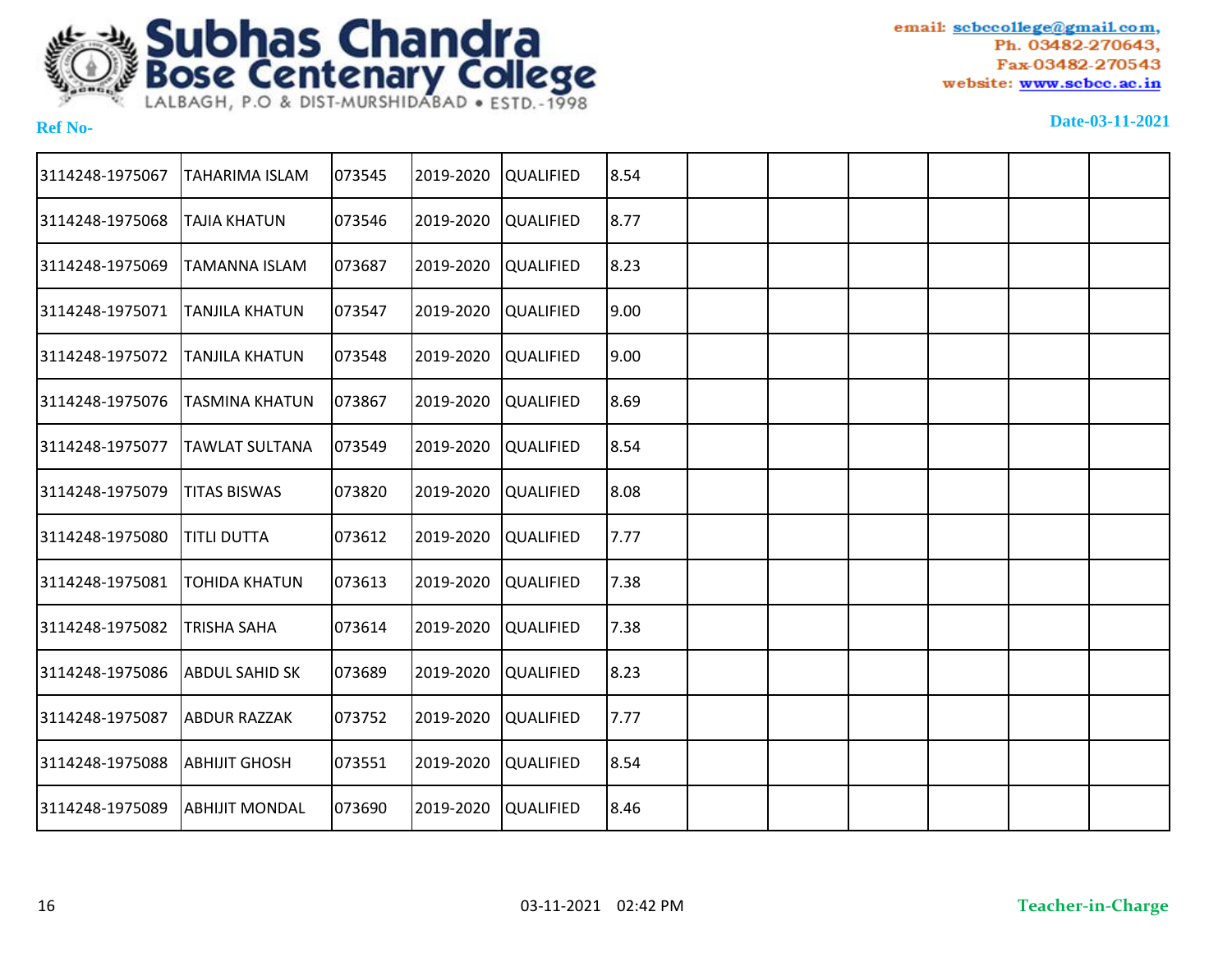

| 3114248-1975092 | <b>ABU SAEED</b>         | 073868 | 2019-2020 | QUALIFIED        | 8.69 |  |  |  |
|-----------------|--------------------------|--------|-----------|------------------|------|--|--|--|
| 3114248-1975094 | <b>ABUL HASAN</b>        | 073869 | 2019-2020 | <b>QUALIFIED</b> | 8.92 |  |  |  |
| 3114248-1975095 | <b>ABURAIHAN SK</b>      | 073691 | 2019-2020 | QUALIFIED        | 8.54 |  |  |  |
| 3114248-1975096 | <b>AJMAIN HOSSAIN</b>    | 073870 | 2019-2020 | QUALIFIED        | 8.46 |  |  |  |
| 3114248-1975097 | <b>AJOY MONDAL</b>       | 073553 | 2019-2020 | <b>QUALIFIED</b> | 8.54 |  |  |  |
| 3114248-1975098 | <b>AJOY SARDAR</b>       | 073753 | 2019-2020 | <b>QUALIFIED</b> | 7.54 |  |  |  |
| 3114248-1975100 | AKHTARUZZAMAN            | 073754 | 2019-2020 | <b>QUALIFIED</b> | 7.31 |  |  |  |
| 3114248-1975101 | <b>AKKASH SK</b>         | 073755 | 2019-2020 | <b>QUALIFIED</b> | 7.77 |  |  |  |
| 3114248-1975102 | <b>ALIM SK</b>           | 073822 | 2019-2020 | <b>QUALIFIED</b> | 8.08 |  |  |  |
| 3114248-1975104 | <b>ALOK SINGHA</b>       | 073616 | 2019-2020 | QUALIFIED        | 7.38 |  |  |  |
| 3114248-1975105 | <b>JAMIR SOHEL SK</b>    | 073554 | 2019-2020 | <b>QUALIFIED</b> | 9.00 |  |  |  |
| 3114248-1975106 | <b>AMIT MONDAL</b>       | 073692 | 2019-2020 | QUALIFIED        | 8.38 |  |  |  |
| 3114248-1975107 | <b>ANIKET SEN</b>        | 073617 | 2019-2020 | QUALIFIED        | 7.38 |  |  |  |
| 3114248-1975110 | <b>ANSAR ALI KHALIFA</b> | 073873 | 2019-2020 | QUALIFIED        | 8.46 |  |  |  |
| 3114248-1975111 | <b>ANUP KUNDU</b>        | 073555 | 2019-2020 | QUALIFIED        | 8.77 |  |  |  |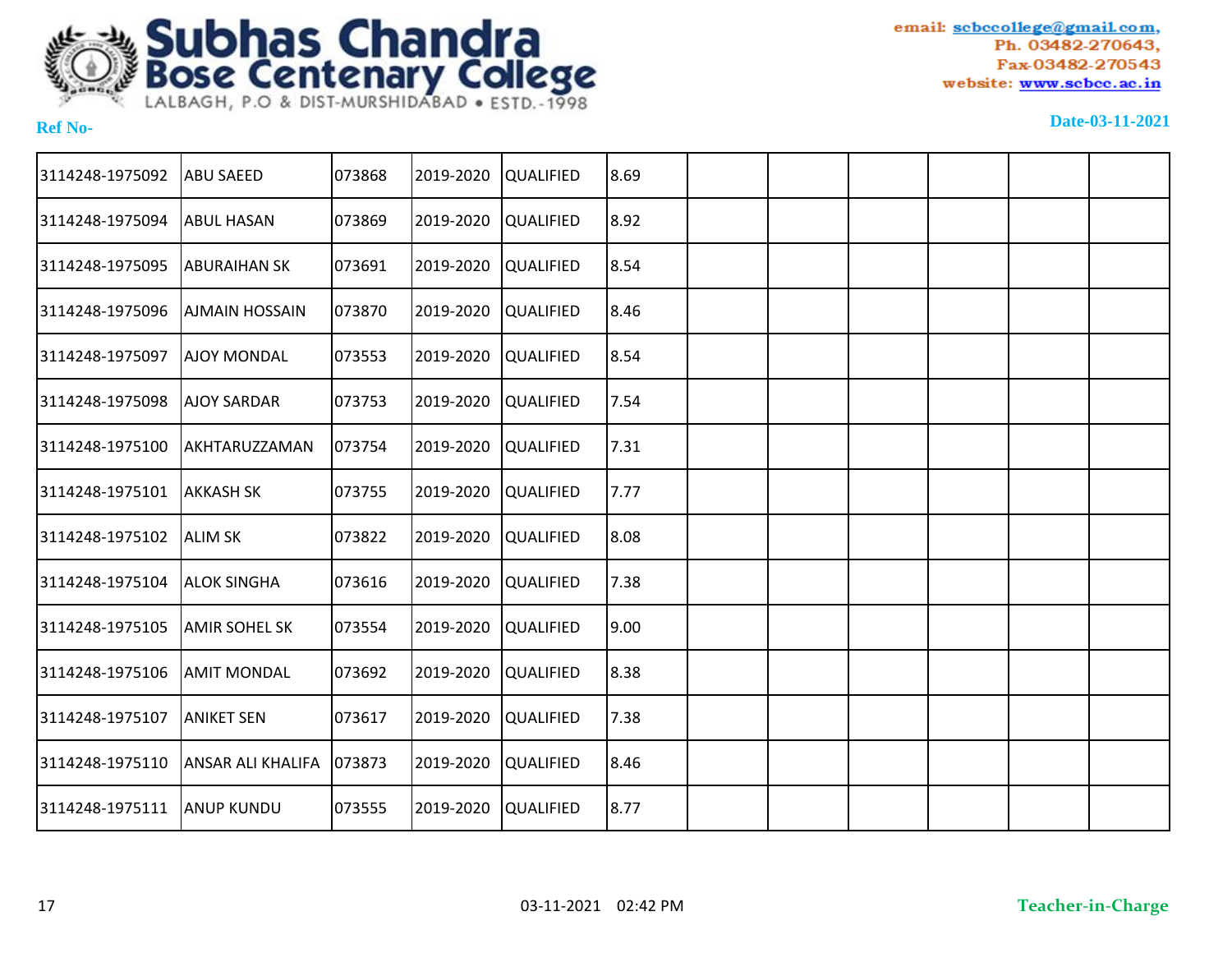

| 3114248-1975112 | <b>ARBAJ MADANI</b>        | 073618 | 2019-2020 | <b>QUALIFIED</b> | 6.62 |  |  |  |
|-----------------|----------------------------|--------|-----------|------------------|------|--|--|--|
| 3114248-1975113 | <b>ARGHYA DUTTA</b>        | 073693 | 2019-2020 | <b>QUALIFIED</b> | 7.92 |  |  |  |
| 3114248-1975114 | <b>ARIF MOHAMMAD</b>       | 073556 | 2019-2020 | <b>QUALIFIED</b> | 8.08 |  |  |  |
| 3114248-1975115 | <b>ARIF AMAN</b>           | 073874 | 2019-2020 | <b>QUALIFIED</b> | 8.69 |  |  |  |
| 3114248-1975116 | <b>ARINDAM DAS</b>         | 073757 | 2019-2020 | <b>QUALIFIED</b> | 8.00 |  |  |  |
| 3114248-1975117 | <b>ARIT HALDER</b>         | 073758 | 2019-2020 | <b>QUALIFIED</b> | 7.77 |  |  |  |
| 3114248-1975119 | <b>ASHIS PAL</b>           | 073557 | 2019-2020 | <b>QUALIFIED</b> | 9.00 |  |  |  |
| 3114248-1975120 | <b>ASIF AHAMMED</b>        | 073694 | 2019-2020 | <b>QUALIFIED</b> | 8.23 |  |  |  |
| 3114248-1975121 | <b>ATANU DEY</b>           | 073620 | 2019-2020 | <b>QUALIFIED</b> | 7.62 |  |  |  |
| 3114248-1975123 | <b>AVIJIT MANDAL</b>       | 073558 | 2019-2020 | <b>QUALIFIED</b> | 9.00 |  |  |  |
| 3114248-1975124 | <b>BELAL SHAIKH</b>        | 073949 | 2019-2020 | <b>QUALIFIED</b> | 8.23 |  |  |  |
| 3114248-1975125 | <b>BHASKAR MONDAL</b>      | 073941 | 2019-2020 | <b>QUALIFIED</b> | 8.77 |  |  |  |
| 3114248-1975126 | <b>BIJAN ROY</b>           | 073695 | 2019-2020 | <b>QUALIFIED</b> | 8.00 |  |  |  |
| 3114248-1975127 | <b>BIKRAM</b><br>MUKHERJEE | 073622 | 2019-2020 | <b>QUALIFIED</b> | 7.38 |  |  |  |
| 3114248-1975129 | <b>BISHAL SAHA</b>         | 073823 | 2019-2020 | <b>QUALIFIED</b> | 7.92 |  |  |  |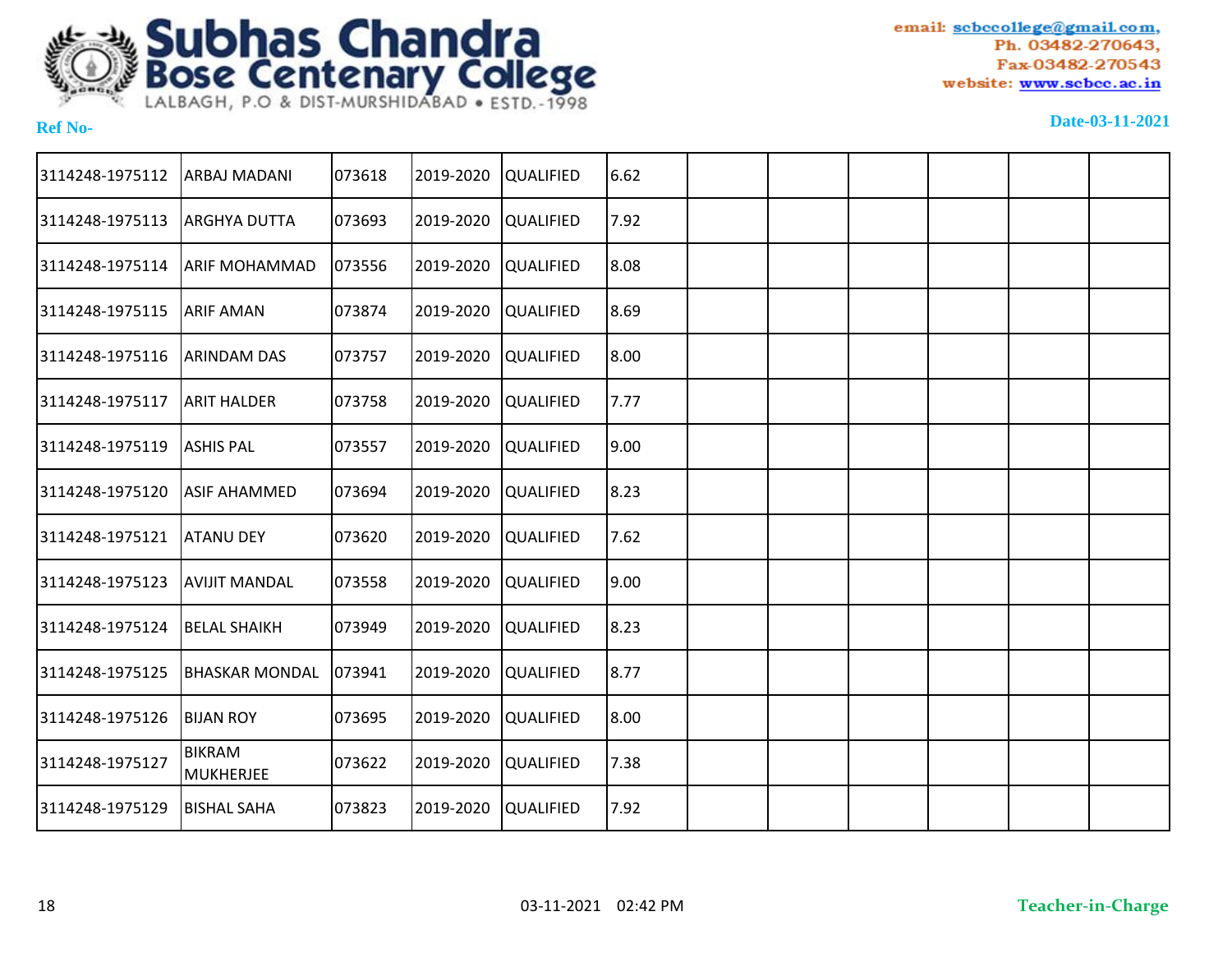

| 3114248-1975130 | <b>BISWAJIT ROY</b>   | 073759 | 2019-2020 | <b>QUALIFIED</b> | 7.08 |  |  |  |
|-----------------|-----------------------|--------|-----------|------------------|------|--|--|--|
| 3114248-1975131 | <b>BULBUL SHAIKH</b>  | 073760 | 2019-2020 | <b>QUALIFIED</b> | 8.00 |  |  |  |
| 3114248-1975133 | <b>CHIRANJIT ROY</b>  | 073696 | 2019-2020 | <b>QUALIFIED</b> | 8.23 |  |  |  |
| 3114248-1975134 | <b>EYASIN SK</b>      | 073761 | 2019-2020 | <b>QUALIFIED</b> | 7.77 |  |  |  |
| 3114248-1975135 | <b>FAJLUR RAHAMAN</b> | 073697 | 2019-2020 | <b>QUALIFIED</b> | 8.15 |  |  |  |
| 3114248-1975136 | <b>FARID ALI</b>      | 073950 | 2019-2020 | <b>QUALIFIED</b> | 8.00 |  |  |  |
| 3114248-1975137 | <b>FARIJUL SK</b>     | 073875 | 2019-2020 | <b>QUALIFIED</b> | 8.46 |  |  |  |
| 3114248-1975138 | <b>FARUK AHAMMED</b>  | 073475 | 2019-2020 | <b>QUALIFIED</b> | 8.23 |  |  |  |
| 3114248-1975139 | <b>GANESH PRADHAN</b> | 073624 | 2019-2020 | <b>QUALIFIED</b> | 7.85 |  |  |  |
| 3114248-1975140 | <b>GOLAM MURSHID</b>  | 073476 | 2019-2020 | <b>QUALIFIED</b> | 8.23 |  |  |  |
| 3114248-1975141 | <b>GOURAB MISTRI</b>  | 073698 | 2019-2020 | <b>QUALIFIED</b> | 7.92 |  |  |  |
| 3114248-1975143 | <b>HASAN SK</b>       | 073762 | 2019-2020 | <b>QUALIFIED</b> | 7.77 |  |  |  |
| 3114248-1975145 | <b>HASIBUR SK</b>     | 073560 | 2019-2020 | <b>QUALIFIED</b> | 8.77 |  |  |  |
| 3114248-1975146 | <b>HOSAIN SK</b>      | 073824 | 2019-2020 | <b>QUALIFIED</b> | 8.00 |  |  |  |
| 3114248-1975148 | <b>IMRAN HOSSAIN</b>  | 073951 | 2019-2020 | <b>QUALIFIED</b> | 8.00 |  |  |  |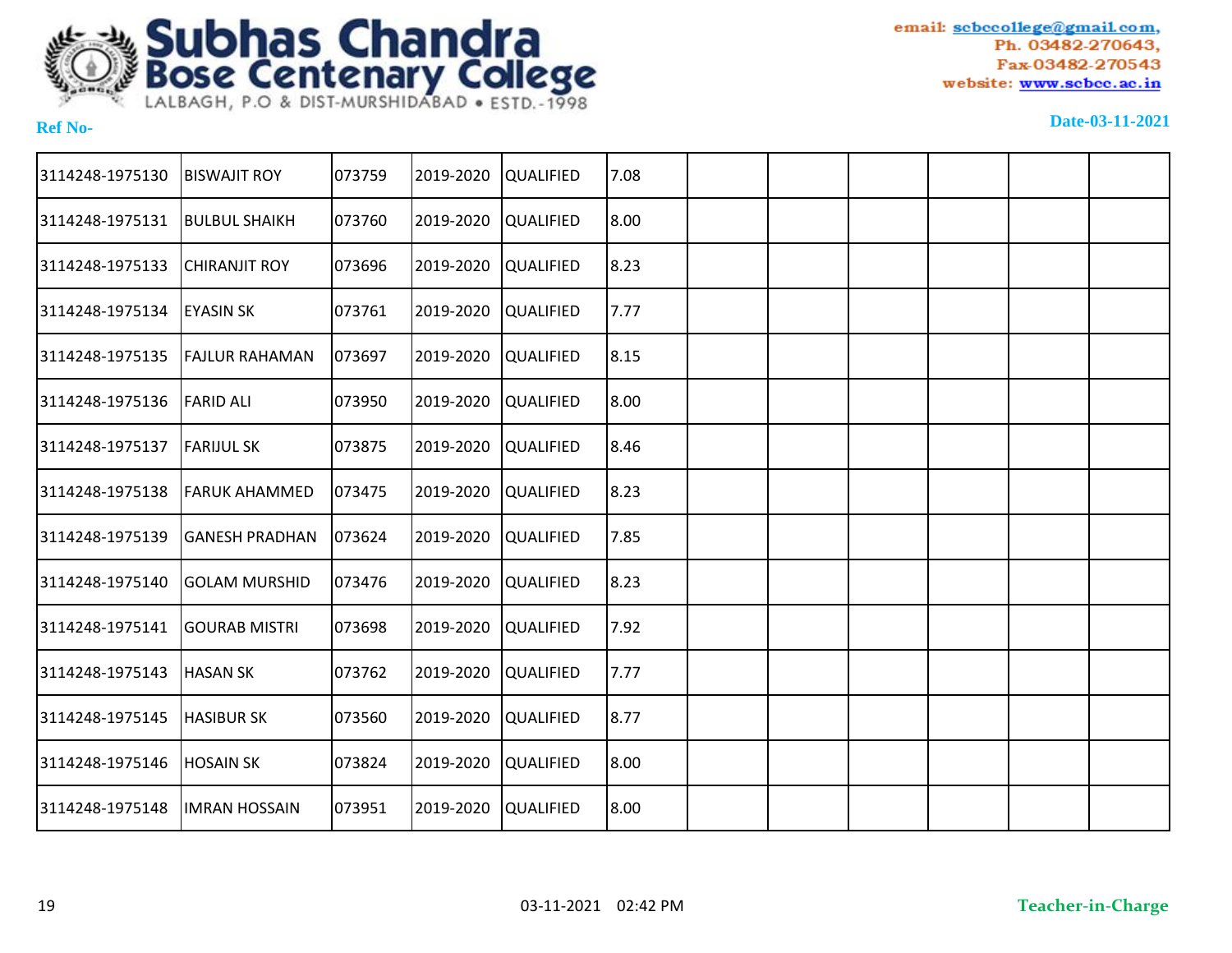

| 3114248-1975149 | <b>IMROJ HOQUE</b>                | 073763 | 2019-2020 | QUALIFIED        | 8.00 |  |  |  |
|-----------------|-----------------------------------|--------|-----------|------------------|------|--|--|--|
| 3114248-1975150 | <b>IMROJ HOSSAIN</b>              | 073764 | 2019-2020 | QUALIFIED        | 7.77 |  |  |  |
| 3114248-1975152 | <b>INTAJUL SK</b>                 | 073479 | 2019-2020 | <b>QUALIFIED</b> | 7.92 |  |  |  |
| 3114248-1975154 | <b>ISRAFIL SK</b>                 | 073876 | 2019-2020 | <b>QUALIFIED</b> | 8.23 |  |  |  |
| 3114248-1975156 | <b>JAMIRUL SEKH</b>               | 073825 | 2019-2020 | QUALIFIED        | 8.00 |  |  |  |
| 3114248-1975157 | <b>JOSIMUDDIN</b><br><b>MOLLA</b> | 073826 | 2019-2020 | <b>QUALIFIED</b> | 8.00 |  |  |  |
| 3114248-1975158 | KABIRUL ISLAM                     | 073877 | 2019-2020 | <b>QUALIFIED</b> | 8.00 |  |  |  |
| 3114248-1975159 | KAJIBUR RAHMAN                    | 073561 | 2019-2020 | <b>QUALIFIED</b> | 8.77 |  |  |  |
| 3114248-1975160 | <b>KAMAL MONDAL</b>               | 073562 | 2019-2020 | <b>QUALIFIED</b> | 8.77 |  |  |  |
| 3114248-1975161 | <b>KAUSHIK GHOSH</b>              | 073626 | 2019-2020 | <b>QUALIFIED</b> | 7.62 |  |  |  |
| 3114248-1975162 | <b>KAUSHIK SEN</b>                | 073765 | 2019-2020 | <b>QUALIFIED</b> | 8.00 |  |  |  |
| 3114248-1975163 | <b>KESHAB MONDAL</b>              | 073827 | 2019-2020 | QUALIFIED        | 8.08 |  |  |  |
| 3114248-1975164 | KHALID HASAN                      | 073943 | 2019-2020 | QUALIFIED        | 7.77 |  |  |  |
| 3114248-1975167 | <b>KRISHNA SARDAR</b>             | 073767 | 2019-2020 | QUALIFIED        | 7.08 |  |  |  |
| 3114248-1975168 | <b>KUNTAL SARKAR</b>              | 073627 | 2019-2020 | <b>QUALIFIED</b> | 8.08 |  |  |  |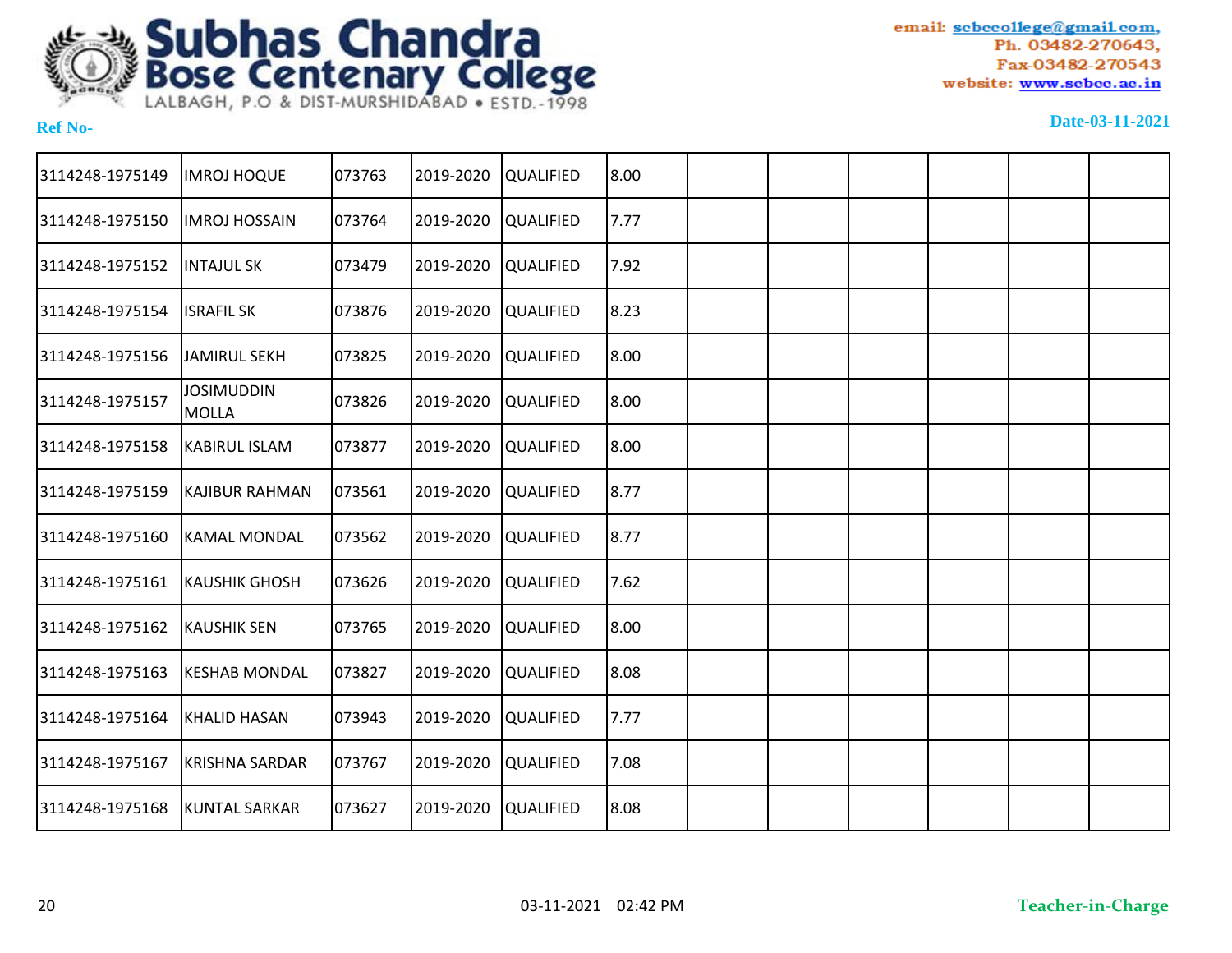

| 3114248-1975170 | MAHAFUJ ALAM                         | 073878 | 2019-2020 | QUALIFIED        | 8.00 |  |  |  |
|-----------------|--------------------------------------|--------|-----------|------------------|------|--|--|--|
| 3114248-1975171 | <b>MAKHAN SK</b>                     | 073769 | 2019-2020 | QUALIFIED        | 7.77 |  |  |  |
| 3114248-1975172 | <b>MANIKUL ISLAM</b>                 | 073628 | 2019-2020 | <b>QUALIFIED</b> | 8.08 |  |  |  |
| 3114248-1975176 | MD ABDUL GONI                        | 073770 | 2019-2020 | <b>QUALIFIED</b> | 8.00 |  |  |  |
| 3114248-1975178 | <b>MD ASHFAK ULLAH</b><br><b>SK</b>  | 073699 | 2019-2020 | QUALIFIED        | 7.92 |  |  |  |
| 3114248-1975179 | <b>MD ASIKUR</b><br>RAHAMAN          | 073563 | 2019-2020 | <b>QUALIFIED</b> | 8.77 |  |  |  |
| 3114248-1975180 | <b>MD HUMAYUN</b><br><b>KOBIR</b>    | 073771 | 2019-2020 | <b>QUALIFIED</b> | 8.00 |  |  |  |
| 3114248-1975182 | <b>MD MINAL SK</b>                   | 073564 | 2019-2020 | <b>QUALIFIED</b> | 8.77 |  |  |  |
| 3114248-1975185 | MD SAMSUZZAMAN 073565                |        | 2019-2020 | <b>QUALIFIED</b> | 8.77 |  |  |  |
| 3114248-1975188 | <b>MEHEBUB HASAN</b>                 | 073881 | 2019-2020 | <b>QUALIFIED</b> | 8.46 |  |  |  |
| 3114248-1975190 | <b>MEHEDI HASAN</b><br><b>ANSARY</b> | 073566 | 2019-2020 | <b>QUALIFIED</b> | 8.77 |  |  |  |
| 3114248-1975191 | MINARUL SK                           | 073700 | 2019-2020 | QUALIFIED        | 8.15 |  |  |  |
| 3114248-1975193 | MIRAJ SK                             | 073772 | 2019-2020 | QUALIFIED        | 7.08 |  |  |  |
| 3114248-1975194 | <b>MOHIRUL SHAIKH</b>                | 073773 | 2019-2020 | QUALIFIED        | 7.54 |  |  |  |
| 3114248-1975195 | <b>MUKTAMIM SK</b>                   | 073828 | 2019-2020 | <b>QUALIFIED</b> | 8.31 |  |  |  |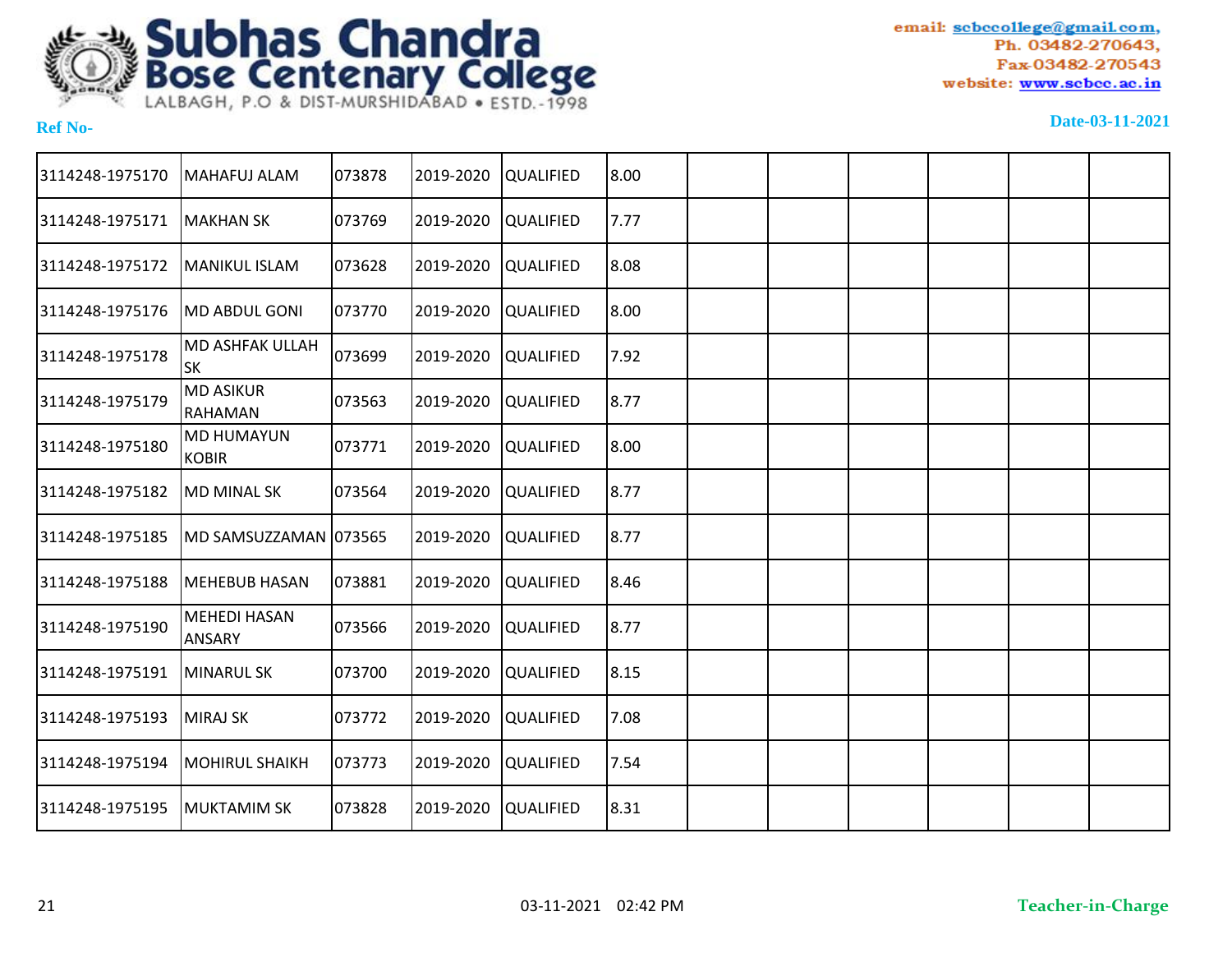

| 3114248-1975196 | <b>MUKTAR HOSSAIN</b>               | 073952 | 2019-2020 | <b>QUALIFIED</b> | 8.00 |  |  |  |
|-----------------|-------------------------------------|--------|-----------|------------------|------|--|--|--|
| 3114248-1975197 | <b>MUSTAFIJUR</b><br><b>RAHAMAN</b> | 073486 | 2019-2020 | <b>QUALIFIED</b> | 8.23 |  |  |  |
| 3114248-1975198 | <b>MUSTAFIZUR</b><br>RAHAMAN        | 073567 | 2019-2020 | <b>QUALIFIED</b> | 8.69 |  |  |  |
| 3114248-1975200 | <b>NASHIR AHAMED</b><br>MIA         | 073774 | 2019-2020 | <b>QUALIFIED</b> | 8.00 |  |  |  |
| 3114248-1975201 | <b>NASIM</b><br><b>MOHAMMAD</b>     | 073829 | 2019-2020 | <b>QUALIFIED</b> | 8.00 |  |  |  |
| 3114248-1975202 | <b>NASIM SAIKH</b>                  | 073883 | 2019-2020 | <b>QUALIFIED</b> | 8.23 |  |  |  |
| 3114248-1975205 | NIJAMUDDIN SAIKH   073830           |        | 2019-2020 | <b>QUALIFIED</b> | 8.00 |  |  |  |
| 3114248-1975206 | <b>NIJAMUDDIN SK</b>                | 073831 | 2019-2020 | <b>QUALIFIED</b> | 8.31 |  |  |  |
| 3114248-1975209 | <b>PAPPU GHOSH</b>                  | 073568 | 2019-2020 | <b>QUALIFIED</b> | 9.00 |  |  |  |
| 3114248-1975210 | <b>PAPU MONDAL</b>                  | 073701 | 2019-2020 | <b>QUALIFIED</b> | 8.46 |  |  |  |
| 3114248-1975211 | <b>PIJUSH KARMAKAR</b>              | 073775 | 2019-2020 | <b>QUALIFIED</b> | 8.00 |  |  |  |
| 3114248-1975212 | <b>PIJUSH MANDAL</b>                | 073487 | 2019-2020 | <b>QUALIFIED</b> | 9.00 |  |  |  |
| 3114248-1975213 | <b>PRADIP MANDAL</b>                | 073702 | 2019-2020 | <b>QUALIFIED</b> | 8.00 |  |  |  |
| 3114248-1975214 | PRADYUT MANDAL                      | 073888 | 2019-2020 | <b>QUALIFIED</b> | 8.69 |  |  |  |
| 3114248-1975215 | <b>PRALOY DAS</b>                   | 073635 | 2019-2020 | <b>QUALIFIED</b> | 7.31 |  |  |  |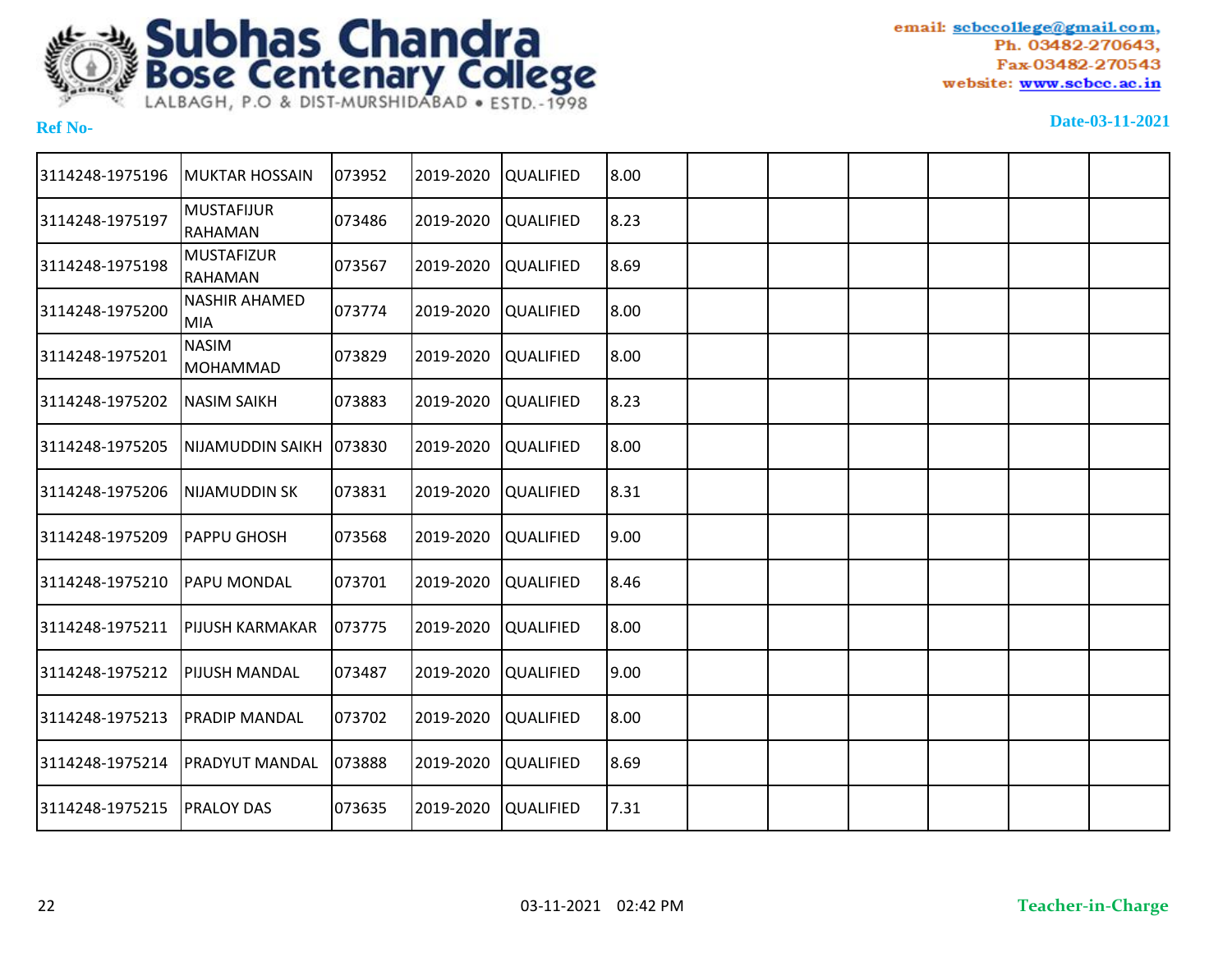

| 3114248-1975216 | <b>PRANAB MANDAL</b>  | 073569 | 2019-2020 | <b>QUALIFIED</b> | 9.00  |  |  |  |
|-----------------|-----------------------|--------|-----------|------------------|-------|--|--|--|
| 3114248-1975217 | PRITAM DEY            | 073636 | 2019-2020 | QUALIFIED        | 7.38  |  |  |  |
| 3114248-1975218 | <b>PROSENJIT ORAW</b> | 073776 | 2019-2020 | <b>QUALIFIED</b> | 7.31  |  |  |  |
| 3114248-1975219 | <b>RAHIM SK</b>       | 073777 | 2019-2020 | QUALIFIED        | 7.54  |  |  |  |
| 3114248-1975220 | <b>RAHUL BISWAS</b>   | 073637 | 2019-2020 | <b>QUALIFIED</b> | 7.38  |  |  |  |
| 3114248-1975221 | <b>RAHUL DAS</b>      | 073703 | 2019-2020 | QUALIFIED        | 9.00  |  |  |  |
| 3114248-1975222 | <b>RAHULDAS</b>       | 073778 | 2019-2020 | <b>QUALIFIED</b> | 7.31  |  |  |  |
| 3114248-1975223 | <b>RAHUL GHOSH</b>    | 073570 | 2019-2020 | <b>QUALIFIED</b> | 9.00  |  |  |  |
| 3114248-1975224 | <b>RAHUL MANDAL</b>   | 073638 | 2019-2020 | <b>QUALIFIED</b> | 7.38  |  |  |  |
| 3114248-1975226 | <b>RAJESH SARKAR</b>  | 073704 | 2019-2020 | <b>QUALIFIED</b> | 9.00  |  |  |  |
| 3114248-1975227 | <b>RAJESH SK</b>      | 073833 | 2019-2020 | <b>QUALIFIED</b> | 7.77  |  |  |  |
| 3114248-1975228 | <b>RAJIBUL ISLAM</b>  | 073488 | 2019-2020 | <b>QUALIFIED</b> | 18.00 |  |  |  |
| 3114248-1975229 | <b>RAJIKUL SK</b>     | 073571 | 2019-2020 | QUALIFIED        | 9.00  |  |  |  |
| 3114248-1975230 | <b>RAJU SK</b>        | 073779 | 2019-2020 | <b>QUALIFIED</b> | 7.54  |  |  |  |
| 3114248-1975231 | <b>RAKESH HAZRA</b>   | 073944 | 2019-2020 | QUALIFIED        | 8.69  |  |  |  |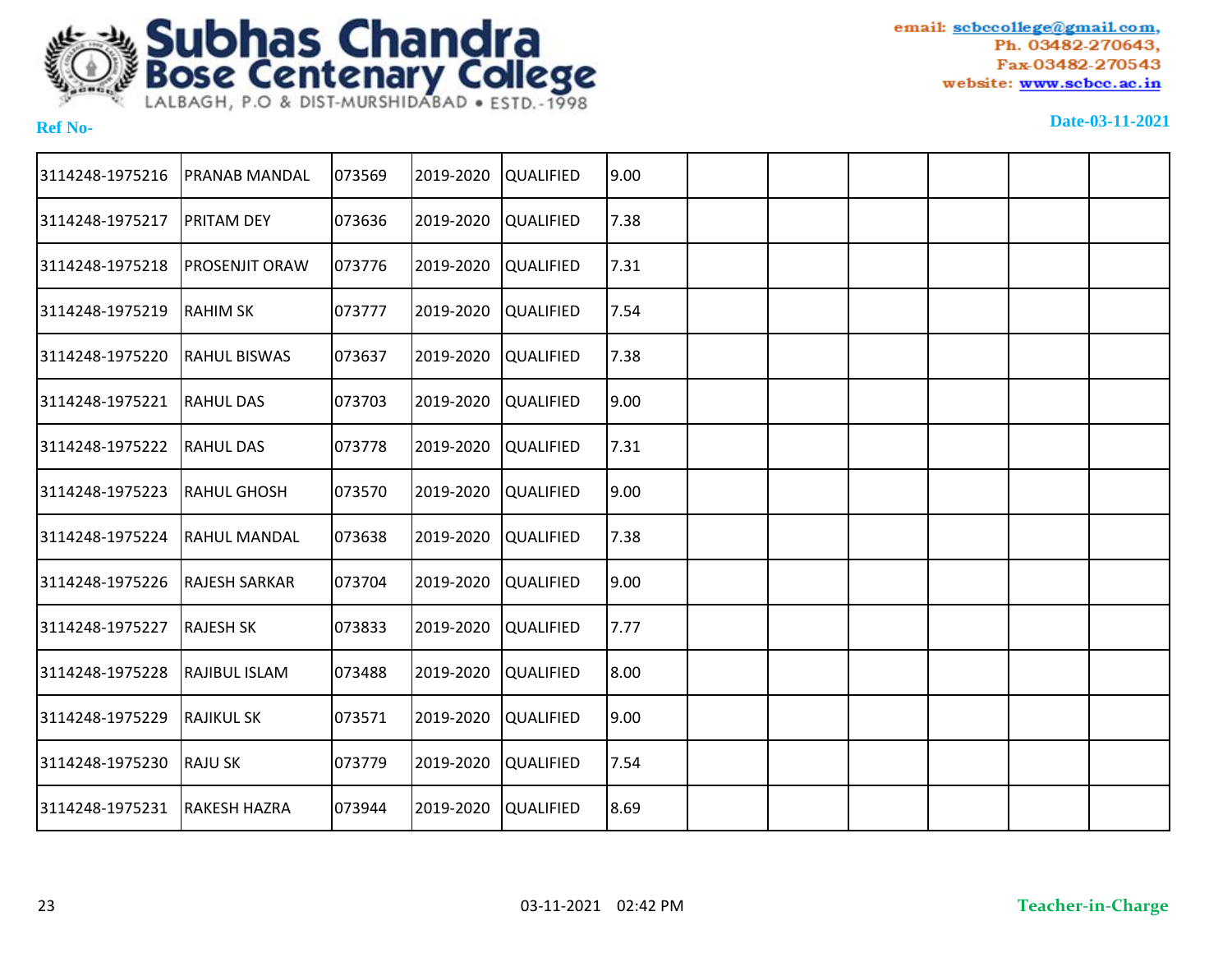

| 3114248-1975233 | <b>RAKIB SK</b>                    | 073780 | 2019-2020 | <b>QUALIFIED</b> | 7.08 |  |  |  |
|-----------------|------------------------------------|--------|-----------|------------------|------|--|--|--|
| 3114248-1975234 | RAKIBUJJAMAN<br><b>MANDAL</b>      | 073781 | 2019-2020 | <b>QUALIFIED</b> | 8.00 |  |  |  |
| 3114248-1975235 | <b>RAMIZ ROUSHAN</b>               | 073572 | 2019-2020 | <b>QUALIFIED</b> | 8.77 |  |  |  |
| 3114248-1975236 | <b>RAMJAN SEKH</b>                 | 073834 | 2019-2020 | <b>QUALIFIED</b> | 8.23 |  |  |  |
| 3114248-1975237 | <b>RANAJIT MONDAL</b>              | 073835 | 2019-2020 | <b>QUALIFIED</b> | 8.00 |  |  |  |
| 3114248-1975239 | <b>RASEL SK</b>                    | 073489 | 2019-2020 | <b>QUALIFIED</b> | 8.00 |  |  |  |
| 3114248-1975241 | <b>RIK MONDAL</b>                  | 073705 | 2019-2020 | <b>QUALIFIED</b> | 8.46 |  |  |  |
| 3114248-1975243 | <b>RIYAL HASAN</b>                 | 073782 | 2019-2020 | <b>QUALIFIED</b> | 7.31 |  |  |  |
| 3114248-1975244 | <b>RUBEL ISLAM</b>                 | 073490 | 2019-2020 | <b>QUALIFIED</b> | 8.69 |  |  |  |
| 3114248-1975245 | <b>RUBEL SK</b>                    | 073892 | 2019-2020 | <b>QUALIFIED</b> | 8.23 |  |  |  |
| 3114248-1975246 | <b>RUDRA</b><br><b>CHAKRABORTY</b> | 073706 | 2019-2020 | <b>QUALIFIED</b> | 8.00 |  |  |  |
| 3114248-1975248 | <b>SAFIKUL ISLAM</b>               | 073783 | 2019-2020 | <b>QUALIFIED</b> | 8.23 |  |  |  |
| 3114248-1975249 | <b>SAGAR MONDAL</b>                | 073491 | 2019-2020 | <b>QUALIFIED</b> | 9.00 |  |  |  |
| 3114248-1975250 | <b>SAGIR HOSSAIN</b>               | 073784 | 2019-2020 | <b>QUALIFIED</b> | 8.00 |  |  |  |
| 3114248-1975251 | <b>SAHABUDDIN</b>                  | 073640 | 2019-2020 | <b>QUALIFIED</b> | 7.38 |  |  |  |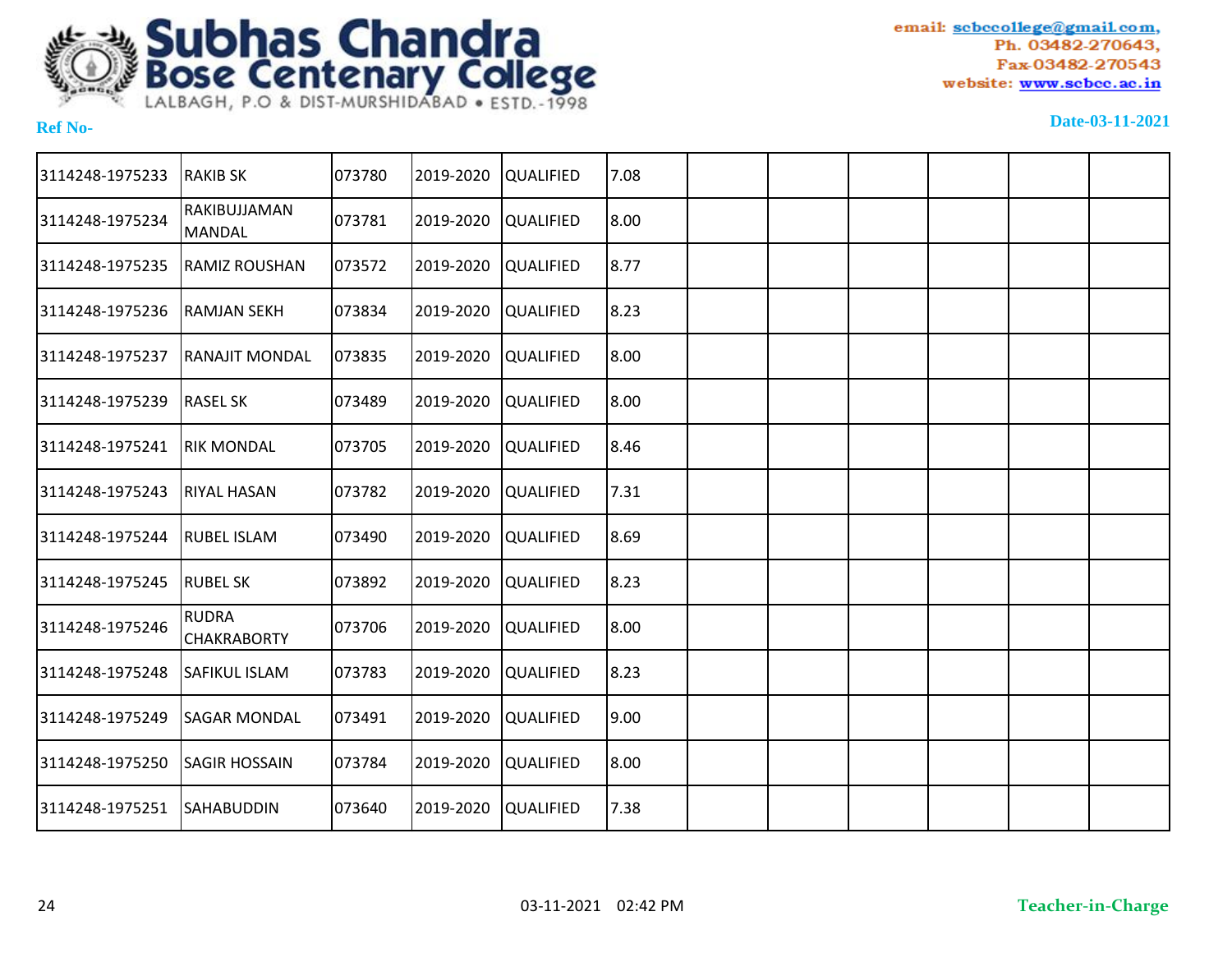

| 3114248-1975252 | <b>SAHABUL SK</b>         | 073785 | 2019-2020 | <b>QUALIFIED</b> | 8.00 |  |  |  |
|-----------------|---------------------------|--------|-----------|------------------|------|--|--|--|
| 3114248-1975253 | <b>SAHAMOD SK</b>         | 073573 | 2019-2020 | <b>QUALIFIED</b> | 8.46 |  |  |  |
| 3114248-1975254 | <b>SAHEL SK</b>           | 073786 | 2019-2020 | <b>QUALIFIED</b> | 7.31 |  |  |  |
| 3114248-1975255 | <b>SAHID HASAN</b>        | 073641 | 2019-2020 | <b>QUALIFIED</b> | 7.38 |  |  |  |
| 3114248-1975256 | <b>SAHIN ALAM</b>         | 073893 | 2019-2020 | <b>QUALIFIED</b> | 8.69 |  |  |  |
| 3114248-1975258 | <b>SAHIN SHAH</b>         | 073895 | 2019-2020 | <b>QUALIFIED</b> | 8.92 |  |  |  |
| 3114248-1975260 | <b>SAMAUN SK</b>          | 073896 | 2019-2020 | <b>QUALIFIED</b> | 8.00 |  |  |  |
| 3114248-1975261 | <b>SAMIM AKTAR</b>        | 073493 | 2019-2020 | <b>QUALIFIED</b> | 8.00 |  |  |  |
| 3114248-1975262 | <b>SAMIM SK</b>           | 073707 | 2019-2020 | <b>QUALIFIED</b> | 7.92 |  |  |  |
| 3114248-1975264 | <b>SAMINUR</b><br>RAHAMAN | 073708 | 2019-2020 | <b>QUALIFIED</b> | 8.69 |  |  |  |
| 3114248-1975265 | <b>SAMIRAN MANDAL</b>     | 073574 | 2019-2020 | <b>QUALIFIED</b> | 9.00 |  |  |  |
| 3114248-1975266 | <b>SAMIUL ISLAM</b>       | 073575 | 2019-2020 | <b>QUALIFIED</b> | 8.46 |  |  |  |
| 3114248-1975268 | <b>SANGRAM BISWAS</b>     | 073576 | 2019-2020 | <b>QUALIFIED</b> | 9.00 |  |  |  |
| 3114248-1975269 | ISANJU MONDAL             | 073709 | 2019-2020 | <b>QUALIFIED</b> | 8.54 |  |  |  |
| 3114248-1975271 | SAQLAIN<br>AHAMMAD        | 073577 | 2019-2020 | <b>QUALIFIED</b> | 8.92 |  |  |  |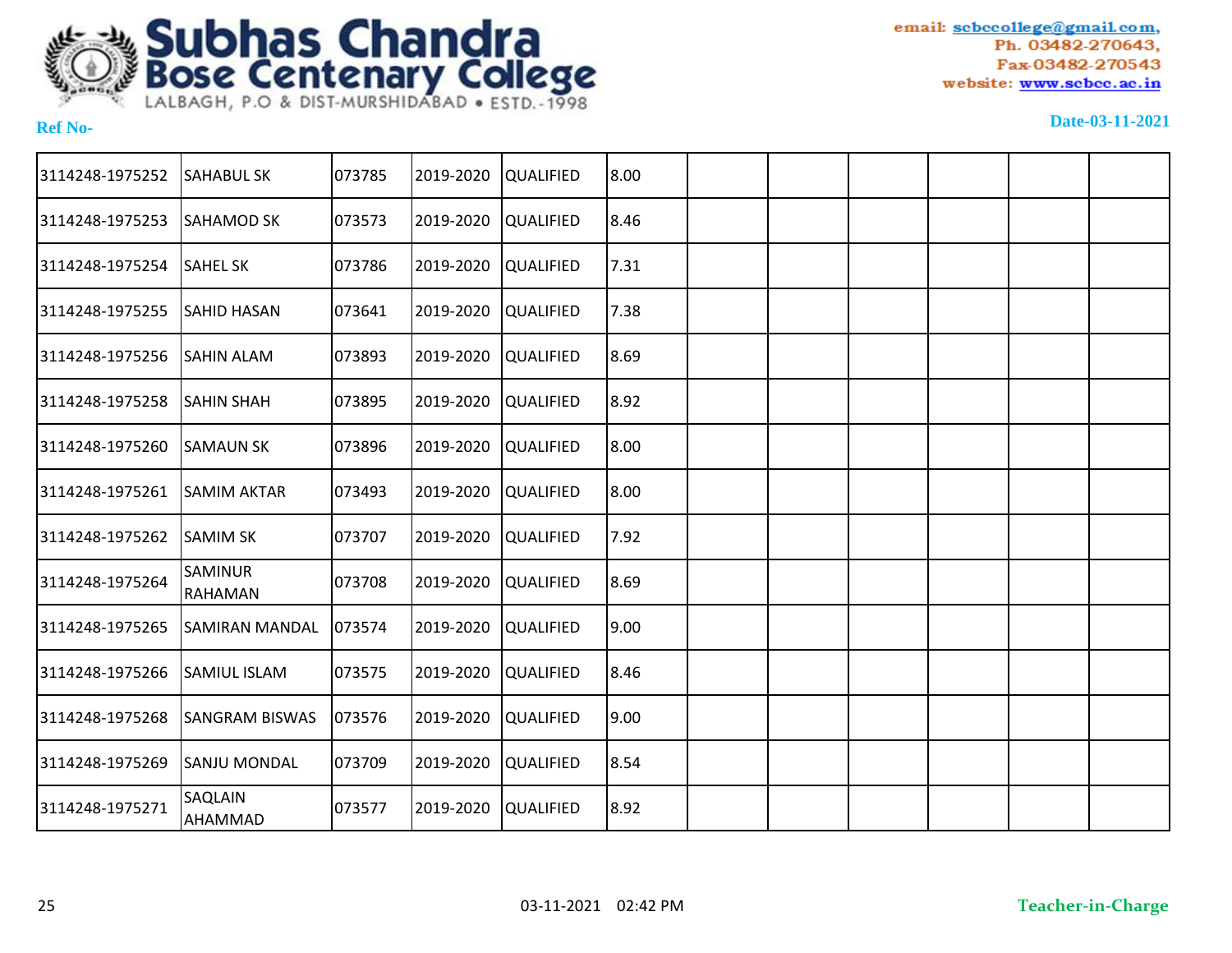

| 3114248-1975273 | SAYAN<br>BHATTACHARYA      | 073643  | 2019-2020 | <b>QUALIFIED</b> | 7.38 |  |  |  |
|-----------------|----------------------------|---------|-----------|------------------|------|--|--|--|
| 3114248-1975274 | <b>SAYAN DAS</b>           | 073644  | 2019-2020 | <b>QUALIFIED</b> | 7.38 |  |  |  |
| 3114248-1975275 | <b>SAYAN DUTTA</b>         | 073838  | 2019-2020 | <b>QUALIFIED</b> | 8.00 |  |  |  |
| 3114248-1975276 | <b>SAYAN SUTRADHAR</b>     | 073645  | 2019-2020 | <b>QUALIFIED</b> | 7.62 |  |  |  |
| 3114248-1975278 | <b>SHAMUKDUM SK</b>        | 073787  | 2019-2020 | <b>QUALIFIED</b> | 7.31 |  |  |  |
| 3114248-1975279 | SHIBSANKAR<br><b>KUNDU</b> | 073646  | 2019-2020 | <b>QUALIFIED</b> | 8.08 |  |  |  |
| 3114248-1975282 | <b>SOHEL RANA</b>          | 073945  | 2019-2020 | <b>QUALIFIED</b> | 8.23 |  |  |  |
| 3114248-1975283 | <b>SOHEL SARKAR</b>        | 073839  | 2019-2020 | <b>QUALIFIED</b> | 8.00 |  |  |  |
| 3114248-1975284 | <b>SOMIRUL SK</b>          | 073495  | 2019-2020 | <b>QUALIFIED</b> | 8.00 |  |  |  |
| 3114248-1975285 | SOUMESH MONDAL 1073496     |         | 2019-2020 | <b>QUALIFIED</b> | 8.77 |  |  |  |
| 3114248-1975286 | <b>SOUMIK SAHA</b>         | 073580  | 2019-2020 | <b>QUALIFIED</b> | 8.54 |  |  |  |
| 3114248-1975287 | <b>SOUMYODIP LAHIRI</b>    | 1073497 | 2019-2020 | <b>QUALIFIED</b> | 8.00 |  |  |  |
| 3114248-1975288 | <b>SOURAV HALDAR</b>       | 073710  | 2019-2020 | <b>QUALIFIED</b> | 7.92 |  |  |  |
| 3114248-1975289 | <b>SOURAV HALDER</b>       | 073840  | 2019-2020 | <b>QUALIFIED</b> | 7.31 |  |  |  |
| 3114248-1975290 | <b>SOURAV MURMU</b>        | 073711  | 2019-2020 | <b>QUALIFIED</b> | 7.69 |  |  |  |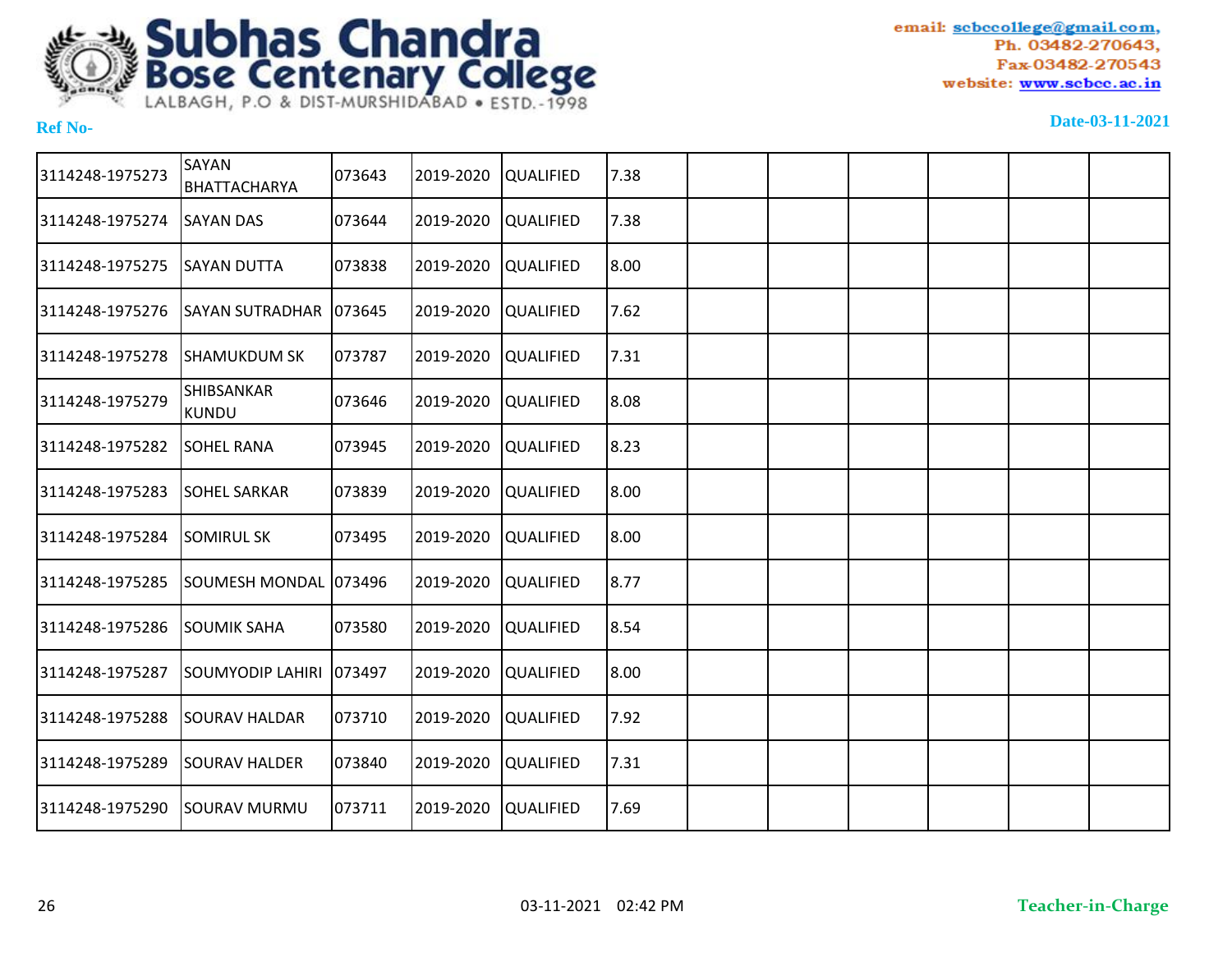

| <b>SOURAV SONAR</b>       |        | 2019-2020                                                                                        |                  | 7.85                                                                                                                                                                                                                                                                                 |                                                                                |  |  |  |
|---------------------------|--------|--------------------------------------------------------------------------------------------------|------------------|--------------------------------------------------------------------------------------------------------------------------------------------------------------------------------------------------------------------------------------------------------------------------------------|--------------------------------------------------------------------------------|--|--|--|
| <b>SUBIR MANDAL</b>       |        | 2019-2020                                                                                        |                  |                                                                                                                                                                                                                                                                                      |                                                                                |  |  |  |
| <b>SUBIR MONDAL</b>       | 073788 | 2019-2020                                                                                        |                  |                                                                                                                                                                                                                                                                                      |                                                                                |  |  |  |
| <b>SUBRATA MONDAL</b>     | 073582 | 2019-2020                                                                                        | <b>QUALIFIED</b> |                                                                                                                                                                                                                                                                                      |                                                                                |  |  |  |
| <b>SUJON HALDAR</b>       |        | 2019-2020                                                                                        |                  | 7.92                                                                                                                                                                                                                                                                                 |                                                                                |  |  |  |
| <b>SUKANTA MANDAL</b>     |        | 2019-2020                                                                                        |                  |                                                                                                                                                                                                                                                                                      |                                                                                |  |  |  |
| <b>SUKANTA MONDAL</b>     |        | 2019-2020                                                                                        |                  | 7.62                                                                                                                                                                                                                                                                                 |                                                                                |  |  |  |
| <b>SUMAN MANDAL</b>       |        | 2019-2020                                                                                        |                  |                                                                                                                                                                                                                                                                                      |                                                                                |  |  |  |
| <b>SUPRIYO SINGHA</b>     |        | 2019-2020                                                                                        |                  |                                                                                                                                                                                                                                                                                      |                                                                                |  |  |  |
| <b>SURAJ SAHA</b>         | 073841 | 2019-2020                                                                                        |                  |                                                                                                                                                                                                                                                                                      |                                                                                |  |  |  |
| <b>SURAJIT GHOSH</b>      |        | 2019-2020                                                                                        |                  |                                                                                                                                                                                                                                                                                      |                                                                                |  |  |  |
| ISURAJIT KUNDU            |        | 2019-2020                                                                                        |                  | 7.38                                                                                                                                                                                                                                                                                 |                                                                                |  |  |  |
| <b>SUROJIT DAS</b>        |        | 2019-2020                                                                                        |                  |                                                                                                                                                                                                                                                                                      |                                                                                |  |  |  |
| SUSHOVAN<br>MONDAL        | 073946 | 2019-2020                                                                                        |                  |                                                                                                                                                                                                                                                                                      |                                                                                |  |  |  |
| SWAPNENDU<br><b>DUTTA</b> | 073650 | 2019-2020                                                                                        |                  | 7.31                                                                                                                                                                                                                                                                                 |                                                                                |  |  |  |
|                           |        | 073647<br>073581<br>073712<br>073789<br>073648<br>073713<br>073714<br>073499<br>073649<br>073715 |                  | <b>QUALIFIED</b><br><b>QUALIFIED</b><br><b>QUALIFIED</b><br><b>QUALIFIED</b><br><b>QUALIFIED</b><br><b>QUALIFIED</b><br><b>QUALIFIED</b><br><b>QUALIFIED</b><br><b>QUALIFIED</b><br><b>QUALIFIED</b><br><b>QUALIFIED</b><br><b>QUALIFIED</b><br><b>QUALIFIED</b><br><b>QUALIFIED</b> | 8.77<br>8.31<br>8.54<br> 8.23 <br>8.15<br>8.69<br>8.00<br>8.23<br>9.00<br>8.69 |  |  |  |